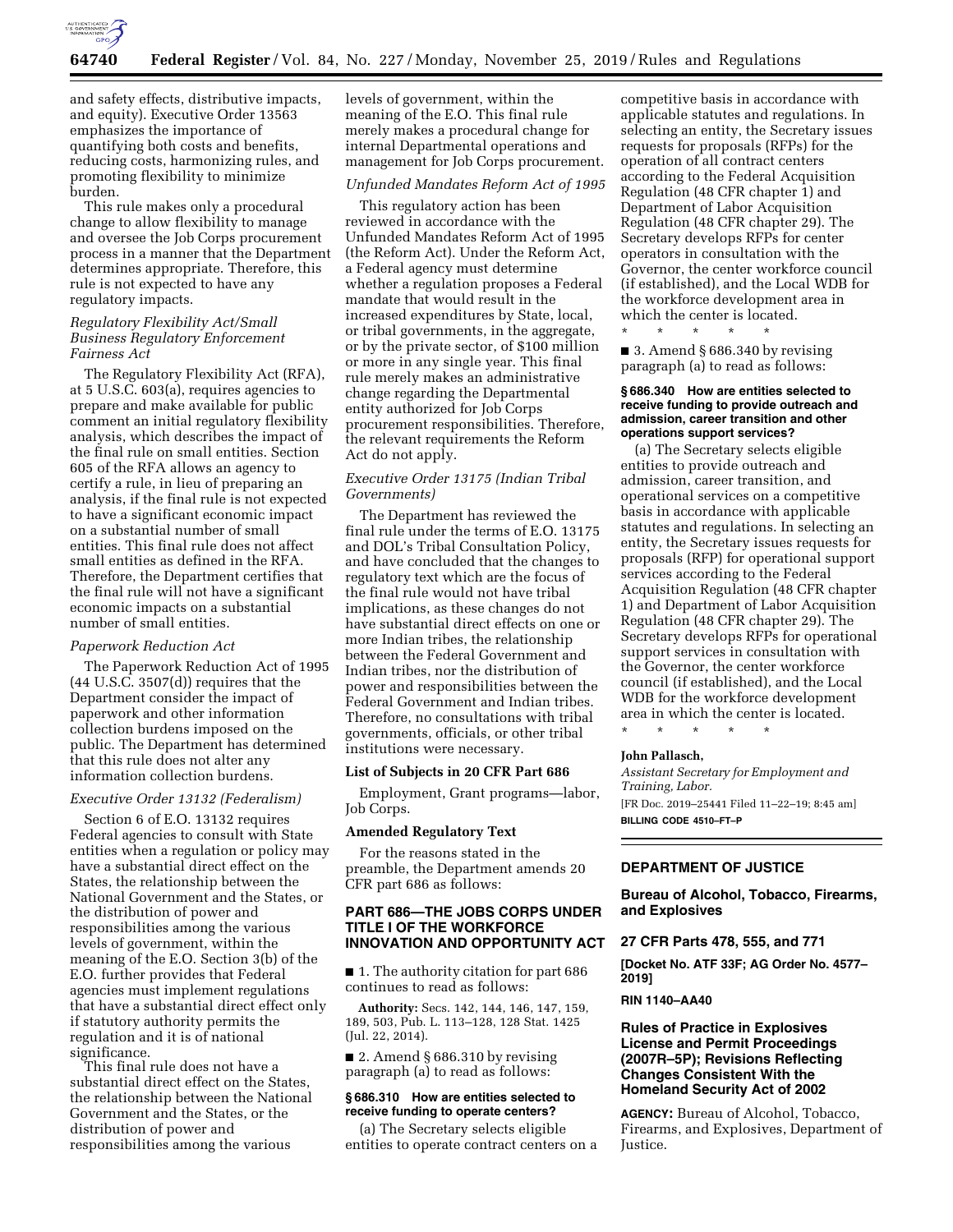# **ACTION:** Final rule.

**SUMMARY:** The Department of Justice is amending the regulations of the Bureau of Alcohol, Tobacco, Firearms, and Explosives (ATF) concerning procedures and practices in connection with denials of initial applications, denials of renewals, and revocations of explosives licenses or permits. These regulations are being codified in a new part entitled, ''Rules and Practice in License and Permit Proceedings.'' These regulations are based upon the regulations that ATF relied upon prior to its transfer from the Department of the Treasury to the Department of Justice. This final rule makes minor revisions to regulations governing administrative proceedings related to the denial, suspension, or revocation of a license, and the imposition of a civil fine under Federal firearms law to reference regulations under ATF authority. These revisions remove all references to statutes, regulations, positions, and other terms that are applicable only to the Department of the Treasury. These revisions reflect ATF's position as a regulatory and enforcement agency under the Department of Justice and are consistent with the regulations governing administrative hearing processes for explosives licenses and permits. **DATES:** This rule is effective December 26, 2019.

## **FOR FURTHER INFORMATION CONTACT:**

Denise Brown, Enforcement Programs and Services, Office of Regulatory Affairs, Bureau of Alcohol, Tobacco, Firearms, and Explosives, U.S. Department of Justice, 99 New York Avenue NE, Washington, DC 20226; telephone: (202) 648–7070.

# **SUPPLEMENTARY INFORMATION:**

#### **I. Background**

The Attorney General has delegated to the Director of ATF responsibility for administering and enforcing title I of the Gun Control Act of 1968 (GCA), Public Law 90–618, as amended, 18 U.S.C. chapter 44, relating to commerce in firearms and ammunition; and title XI, Regulation of Explosives, of the Organized Crime Control Act of 1970 (OCCA), Public Law 91–452, as amended, 18 U.S.C. chapter 40. *See* 18 U.S.C. 926(a); 18 U.S.C. 843; 28 CFR 0.130. Under the GCA, ATF has the authority to license applicants, renew licenses, and revoke Federal firearms licenses. 18 U.S.C. 923. The OCCA, as amended by the Safe Explosives Act, title XI, subtitle C of Public Law 107– 296, the Homeland Security Act of 2002 (enacted November 25, 2002),

authorizes ATF to provide licenses and permits to qualified applicants for the acquisition, distribution, storage, or use of explosive materials and to renew or revoke such licenses and permits. 18 U.S.C. 843.

## *A. Rules of Practice in Permit Proceedings (27 CFR Part 71)*

On November 25, 2002, President George W. Bush signed the Homeland Security Act of 2002, Public Law 107– 296 (the Act), which divided the regulatory functions of the Bureau of Alcohol, Tobacco, and Firearms into two separate agencies. The Act renamed the Bureau of Alcohol, Tobacco, and Firearms as the Bureau of Alcohol, Tobacco, Firearms, and Explosives and transferred law enforcement and certain regulatory functions to the Department of Justice. The Act also retained in the Department of the Treasury (Treasury) certain functions of the former Bureau of Alcohol, Tobacco, and Firearms. The functions retained by Treasury became the responsibility of a new Alcohol and Tobacco Tax and Trade Bureau (TTB). As a result of the Act, TTB has all regulatory authority under 27 CFR part 71 and ATF therefore cannot promulgate new regulations under that part, although ATF has continued to follow the procedures set forth in part 71 to administer hearings related to the application and revocation of Federal explosives licenses and permits. *See* 28 CFR 0.133(a)(2).

## *B. License Proceedings (27 CFR Part 478)*

Regulations that implement the provisions of the GCA are set forth in 27 CFR part 478. Subpart E of part 478 relates to proceedings involving Federal firearms licensees, including the denial, suspension, or revocation of licenses and the imposition of civil fines. Specifically, 27 CFR 478.76 provides that, at a hearing for the disapproval of applications for firearms licenses, for the denial, suspension, or revocation of a firearms license, or for imposition of a civil fine under Federal firearms law, an applicant or licensee may be represented by an attorney, a certified public accountant, or any other person recognized to practice before ATF as provided in 31 CFR part 8, if the representative complies with the applicable practice requirements of 26 CFR 601.521 through 601.527.

# *C. License and Permit Proceedings (27 CFR Part 555)*

The regulations that implement OCCA procedural and substantive requirements are found in 27 CFR part 555. Subpart E of part 555 relates to

proceedings involving Federal explosives licensees and permittees, including the denial of an initial application, denial of a renewal, and revocation of a license or permit. Specifically, 27 CFR 555.78 provides that, at a hearing for the disapproval of applications for explosives licenses, and for the denial of renewal or revocation of such licenses or permits under Federal explosives law, an applicant, licensee, or permittee may be represented by an attorney, a certified public accountant, or any other person recognized to practice before ATF as provided in 31 CFR part 8, if the representative complies with the applicable practice requirements of 26 CFR 601.521 through 601.527.

### **II. Notice of Proposed Rulemaking**

On October 7, 2014, the Department of Justice published a notice of proposed rulemaking with a request for comments entitled, ''Rules of Practice in Explosives License and Permit Proceedings (2007R–5P); Revisions Reflecting Changes Consistent with the Homeland Security Act of 2002.'' 79 FR 60391–60405. The proposed rule sought to revise ATF regulations to add a new part that implements 18 U.S.C. 843 and 847 relating to the procedures and practice for the denials of initial applications, denials of renewal, and revocations of explosives licenses or permits by ATF under Federal explosives law. Additionally, the proposed rule sought to make minor revisions to regulations governing administrative proceedings related to the denial, suspension, or revocation of a license, and the imposition of a civil fine under Federal firearms law to reference regulations under ATF authority. These changes clarify ATF's role in explosives license proceedings and remove references to any regulations outside the scope of ATF's authority.

Comments on the notice of proposed rulemaking were to be submitted to ATF on or before January 5, 2015.

# **III. Comment Analysis and Department Response**

#### *Comments Received*

In response to the notice of proposed rulemaking, ATF received two comments. One commenter is an explosive and fertilizer trade association; and the other is a university student. Both commenters support ATF's proposal to transfer and consolidate regulations governing explosives license applications and renewals or revocation of licenses and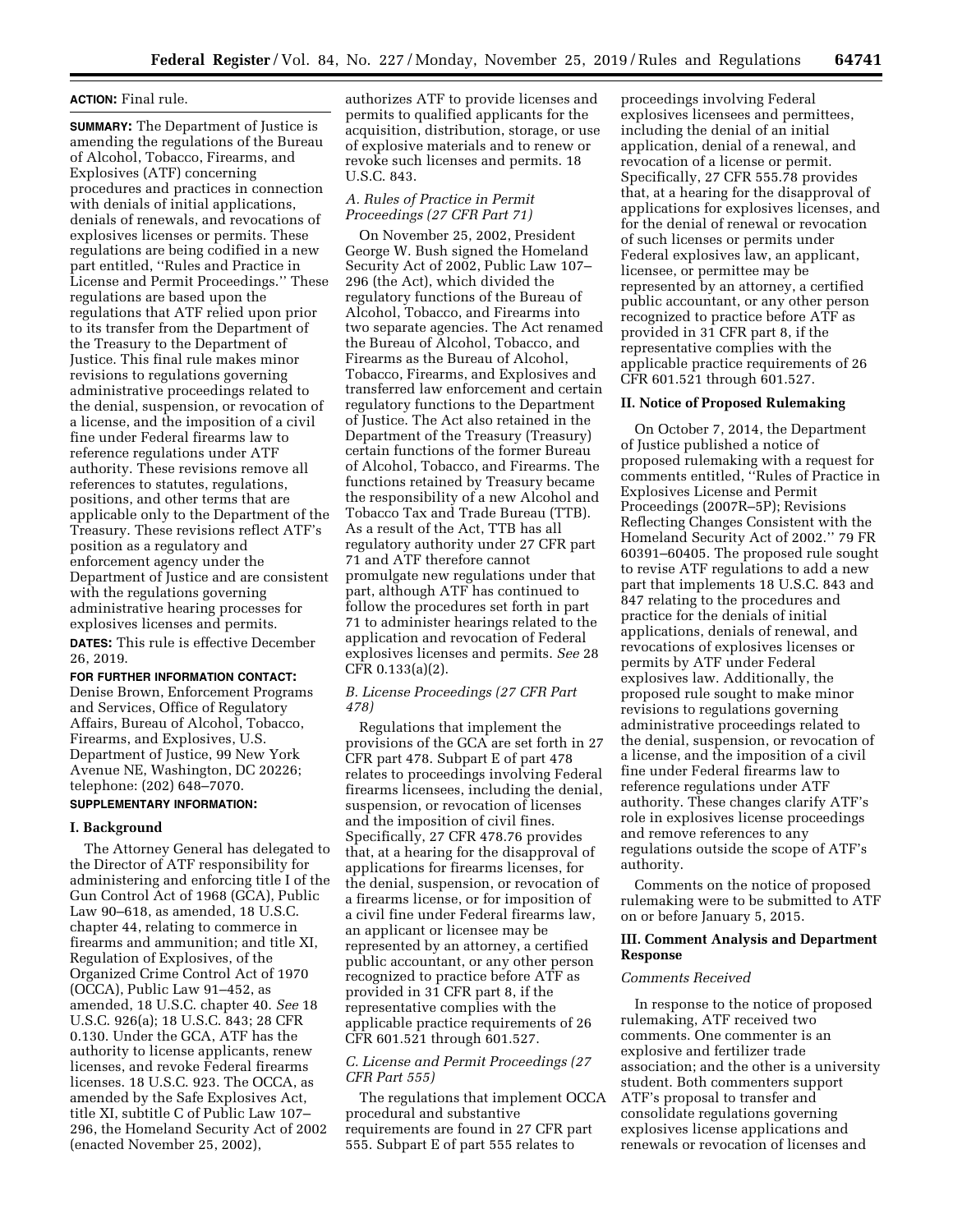permits, improving the enforcement of ATF's regulations.

One of the commenters, the Institute of Makers of Explosives (IME), notes that the creation of a new part 771 addresses jurisdictional and authority issues within ATF. IME agrees that ATF should maintain jurisdiction for all explosives programs and since the regulatory authority over part 71 resides with another agency, ATF should promulgate new regulations affecting the procedures for hearings that it is responsible for conducting. IME further states: ''If promulgated, the new Part will bring all administrative and enforcement responsibilities connected with the explosives licensing and permitting program under the jurisdiction of ATF and will allow the Bureau, itself, to affect any necessary changes to the procedural rules governing its due process proceedings.'' Further, IME agrees with ATF's clarification of 27 CFR 555.78 that will allow for self-representation in licensing and permit hearings conducted by ATF.

The second commenter, a student, generally supports the rule because the proscribed regulation changes will not hurt the economy but rather ''help[s] the economy, productivity, competition, jobs, the environment, public health or safety, State, local, or tribal government and communities.'' The same commenter further notes that the rule gives every person the right to due process if their application has been denied for a firearm.

### *Department Response*

The Department agrees that by promulgating regulations in a new part, 27 CFR part 771, ATF will be able to better govern and administer explosives license and permit proceedings that come under its jurisdiction.

## **IV. Final Rule**

This final rule implements the amendments to the regulations in 27 CFR 478.76, 555.73, 555.75, 555.78, 555.79, 555.82, and adds new part 771, as specified in the notice of proposed rulemaking published on October 7, 2014 (79 FR 60391–60405). Additionally, this final rule includes some minor technical amendments. First, in 27 CFR 771.5, the definition of ''Application'' is amended to include renewal applications and the definition of ''Person'' is amended to include ''company.'' Second, § 771.59, which governs an initial application for a license or permit, is amended to eliminate the statement that a request for hearing should include a statement of the reasons for a hearing; this change makes this provision consistent with the requirements for an existing Federal explosive licensee requesting a hearing in § 771.60. Third, §§ 771.59 and 771.60 are amended to add that the licensee or permittee will receive notice of the assignment of an administrative law judge (ALJ) by the Director of Industry Operations (DIO), if the ALJ has not already provided such notice; this clarifies that the ALJ will often provide this notification but the DIO must provide this notice if not already provided by the ALJ. Fourth, a reference to § 771.59 is added in § 771.64, which concerns part of the process following a request for a hearing, to reflect the fact that requests for a hearing can be made as a result of denial of an initial application in addition to the revocation or denial of a renewal application. Fifth, § 771.82 is amended to include a statement that the Federal Rules of Evidence are not binding on these proceedings, and to include a reference to expert testimony and the relevant Federal Rule of Evidence in § 771.82(a). These changes are necessary to clarify what is admissible in a hearing and to clarify that both opinion and expert testimony shall be admitted in a hearing when the ALJ is satisfied that the witness is properly qualified pursuant to Federal Rules of Evidence 701 or 702. Sixth, § 771.95, which governs the responsibilities of an ALJ, is amended to eliminate the sentence that ALJs shall be under the administrative control of the Director. This sentence addresses the responsibilities of the Director and not the responsibilities of the ALJs. Therefore, the sentence is unnecessary as to the responsibilities of the ALJ and confusing as to application. Seventh, § 771.97(k), which authorizes the ALJ to take any action authorized by an ATF rule and consistent with the Administrative Procedure Act, is amended to add a cross-reference to ATF's authority concerning licenses and permits, 18 U.S.C. 843, and the provision of the Administrative Procedure Act setting out authority for individuals presiding over agency hearings, 5 U.S.C. 556(c). Eighth, the final rule amends 27 CFR 771.99 to state that disorderly or contemptuous language or conduct by an attorney (either for a licensee or permittee or for the Government), may be reported to the Department of Justice, Office of Professional Responsibility, consistent with 28 CFR 0.39a(a)(9). Finally, other changes eliminate superfluous language or correct stylistic errors.

# **V. Statutory and Executive Order Review**

## *A. Executive Order 12866, 13563, and 13771*

This final rule has been drafted and reviewed in accordance with Executive Order 12866, ''Regulatory Planning and Review,'' section 1(b), The Principles of Regulation; Executive Order 13563, ''Improving Regulation and Regulatory Review,'' section 1(b), General Principles of Regulation, and section 6, Retrospective Analyses of Existing Rules; and Executive Order 13771, ''Reducing Regulation and Controlling Regulatory Costs.''

Both Executive Orders 12866 and 13563 direct agencies to assess all costs and benefits of available regulatory alternatives and, if regulation is necessary, to select regulatory approaches that maximize net benefits (including potential economic, environmental, public health and safety effects, distributive impacts, and equity). Executive Order 13563 emphasizes the importance of quantifying both costs and benefits, of reducing costs, of harmonizing rules, and of promoting flexibility. This rule consolidates and clarifies regulations governing explosives license application renewal or revocation of licenses and permits. This rule would not add any costs to industry because this rule puts into regulation current industry and agency practices; therefore, the explosives industry would not need to incur any hourly or capital burdens in order to comply with this final rule. The Department has assessed the costs and benefits of this regulation and believes that the regulatory approach selected imposes no new regulatory costs and maximizes net benefits.

This final rule will not have an annual effect on the economy of \$100 million or more, nor will it adversely affect in a material way the economy, a sector of the economy, productivity, competition, jobs, the environment, public health or safety, or State, local, or tribal government or communities. Similarly, it does not create a serious inconsistency or otherwise interfere with an action taken or planned by another agency, materially alter the budgetary impact of entitlements, grants, user fees, or loan programs or the rights and obligations of recipients thereof, or raise novel legal or policy issues arising out of legal mandates, the President's priorities, or the principles set forth in Executive Order 12866. The Department has determined that this final rule is not a ''significant regulatory action'' as defined in Executive Order 12866, section 3(f). Accordingly, this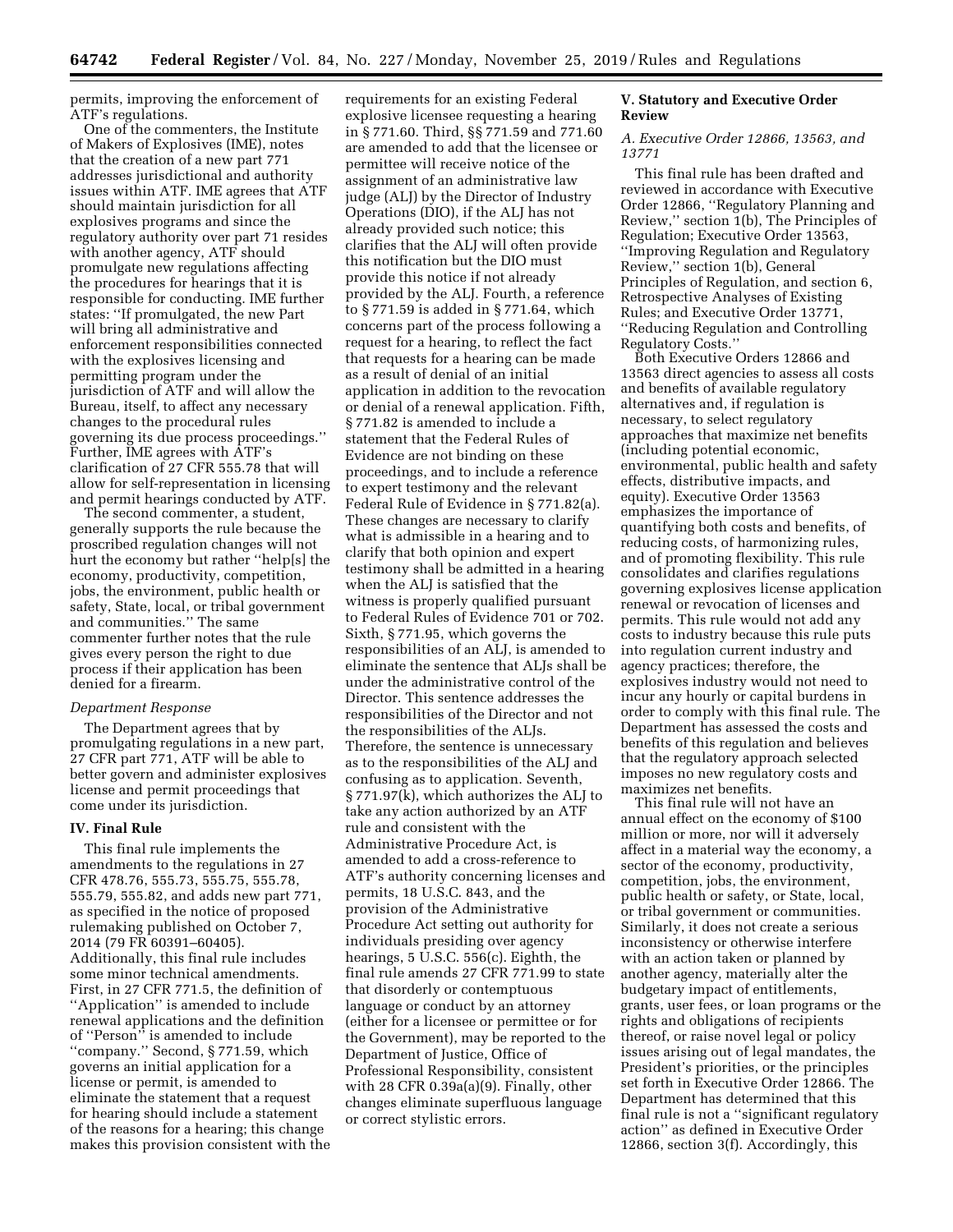final rule has not been reviewed by the Office of Management and Budget (OMB).

Because this rule is not significant under Executive Order 12866, this action is not subject to Executive Order 13771, ''Reducing Regulations and Controlling Regulatory Costs.''

Section 6 of Executive Order 13563 directs agencies to develop a plan to review existing significant rules that may be ''outmoded, ineffective, insufficient, or excessively burdensome,'' and to make appropriate changes where warranted. The Department selected and reviewed this rule under the criteria set forth in its Plan for Retrospective Analysis of Existing Rules, and determined that this rule merely transfers and consolidates regulations governing explosives license application renewal or revocation of licenses and permits, improving the enforcement of ATF regulations.

### *B. Executive Order 13132*

This final rule will not have substantial direct effects on the States, on the relationship between the Federal Government and the States, or on the distribution of power and responsibilities among the various levels of government. Therefore, in accordance with section 6 of Executive Order 13132, ''Federalism,'' the Attorney General has determined that this final rule does not have sufficient federalism implications to warrant the preparation of a federalism summary impact statement.

#### *C. Executive Order 12988*

This final rule meets the applicable standards set forth in sections 3(a) and 3(b)(2) of Executive Order 12988, ''Civil Justice Reform.''

# *D. Regulatory Flexibility Act*

The Regulatory Flexibility Act (5 U.S.C. 605(b)) exempts an agency from the requirement to conduct a regulatory flexibility analysis of any rule subject to notice and comment rulemaking requirements if the agency certifies that the rule will not have a significant economic impact on a substantial number of small entities. Small entities include small businesses, small not-forprofit enterprises, and small governmental jurisdictions. The Attorney General has reviewed this final rule and, by approving it, certifies that it will not have a significant economic impact on a substantial number of small entities.

This final rule codifies the ATF regulations governing the procedure and practice for denying applications, denying renewals, and revoking

explosives licenses or permits under Federal explosives law in a new part 771 under ATF's regulatory authority. Additionally, this final rule updates the regulations governing the denial, suspension, or revocation of a firearms license, and imposition of a civil fine under Federal firearms law to only reference regulations under ATF authority. This rule also amends the regulations to require an applicant or licensee in a proceeding concerning the denial, suspension, or revocation of a firearms license, or the imposition of a civil fine under Federal firearms law, to file a duly executed power of attorney designating his representative, and waivers, if applicable, under the Privacy Act of 1974. *See* 5 U.S.C. 552(a), and 26 U.S.C. 6103(c) (confidentiality and disclosure of returns and return information). This is required in the current regulations by reference to 31 CFR part 8 and 26 CFR 601.521 through 601.527. The changes in this final rule are purely administrative and do not add any new requirements that would have any impact on the economy.

## *E. Small Business Regulatory Enforcement Fairness Act of 1996*

This final rule is not a major rule as defined by section 251 of the Small Business Regulatory Enforcement Fairness Act of 1996. *See* 5 U.S.C. 804. This final rule will not result in an annual effect on the economy of \$100 million or more; a major increase in costs or prices; or significant adverse effects on competition, employment, investment, productivity, innovation, or on the ability of United States-based enterprises to compete with foreignbased enterprises in domestic and export markets.

# *F. Unfunded Mandates Reform Act of 1995*

This final rule will not result in the expenditure by State, local, and tribal governments, in the aggregate, or by the private sector, of \$100 million or more in any one year, and it will not significantly or uniquely affect small governments. Therefore, no actions were deemed necessary under the provisions of the Unfunded Mandates Reform Act of 1995.

#### *G. Paperwork Reduction Act*

This final rule does not impose any new reporting or recordkeeping requirements under the Paperwork Reduction Act of 1995.

### **Drafting Information**

The author of this document is Denise Brown; Enforcement Programs and Services; Office of Regulatory Affairs,

Bureau of Alcohol, Tobacco, Firearms, and Explosives.

#### **List of Subjects**

# *27 CFR Part 478*

Administrative practice and procedure, Arms and munitions, Customs duties and inspection, Exports, Imports, Intergovernmental relations, Law enforcement officers, Military personnel, Penalties, Reporting and recordkeeping requirements, Research, Seizures and forfeitures, Transportation.

### *27 CFR Part 555*

Administrative practice and procedure, Customs duties and inspection, Explosives, Hazardous substances, Imports, Penalties, Reporting and recordkeeping requirements, Safety, Security measures, Seizures and forfeitures, Transportation, Warehouses.

# *27 CFR Part 771*

Administrative practice and procedure, Explosives.

### **Authority and Issuance**

Accordingly, for reasons discussed in the preamble, 27 CFR chapter II is amended as follows:

# **PART 478—COMMERCE IN FIREARMS AND AMMUNITION**

■ 1. The authority citation for 27 part 478 continues to read as follows:

**Authority:** 5 U.S.C. 552(a); 18 U.S.C. 921– 931; 44 U.S.C. 3504(h).

■ 2. Revise § 478.76 to read as follows:

#### **§ 478.76 Representation at a hearing.**

Applicants or licensees may represent themselves or be represented by an attorney, a certified public accountant, or any other person, specifically designated in a duly executed power of attorney that shall be filed in the proceeding by the applicant or licensee. The applicant or licensee shall file waivers, if applicable, under the Privacy Act of 1974 and 26 U.S.C. 6103(c) (confidentiality and disclosure of returns and return information). The Director of Industry Operations may be represented in proceedings under §§ 478.72 and 478.74 by an attorney in the Office of Chief Counsel who is authorized to execute and file motions, briefs, and other papers in the proceeding, on behalf of the Director of Industry Operations, in the attorney's own name as ''Attorney for the Government.''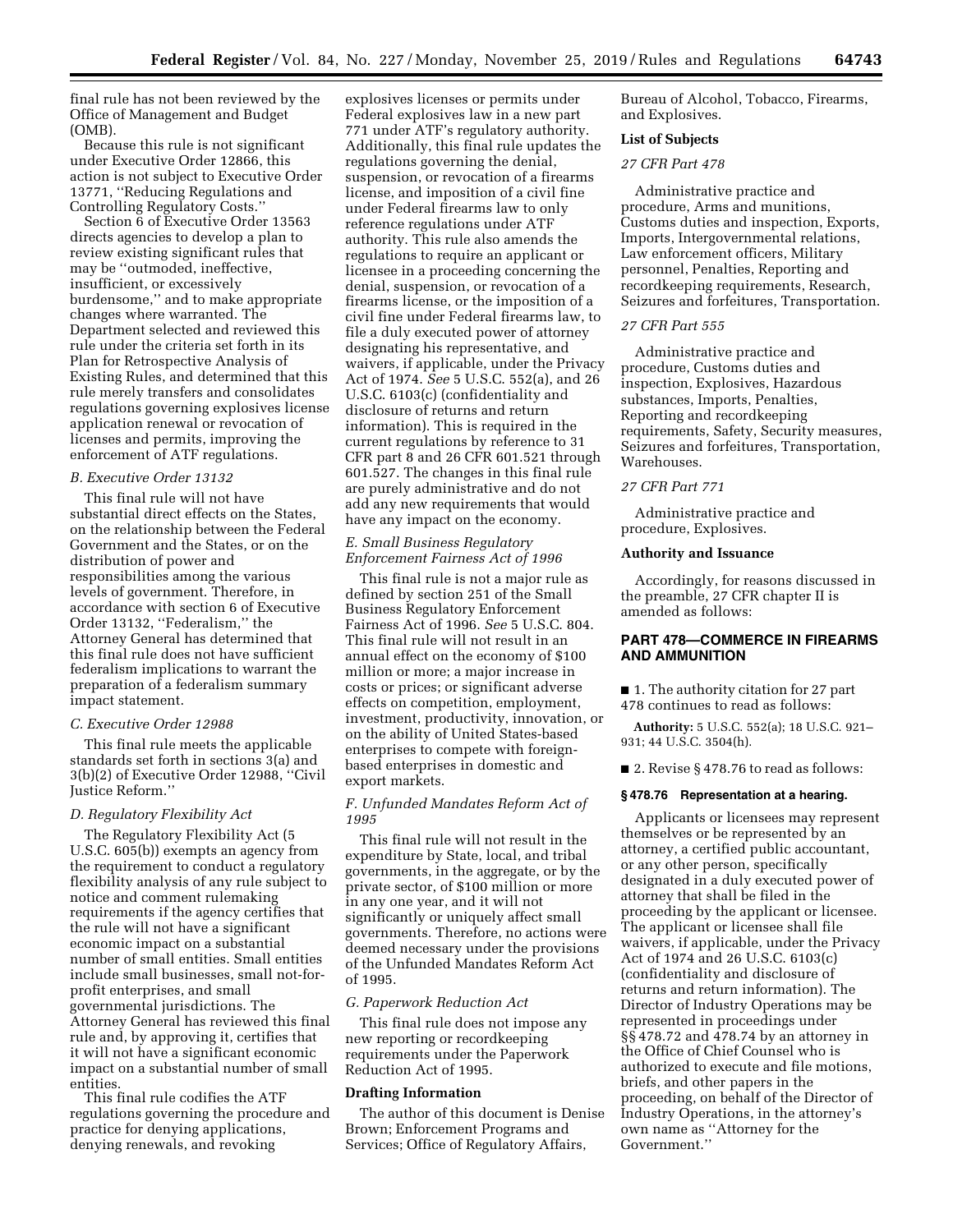# **PART 555—COMMERCE IN EXPLOSIVES**

■ 3. The authority citation for 27 CFR part 555 continues to read as follows: **Authority:** 18 U.S.C. 847.

### **§ 555.73 [Amended]**

■ 4. Amend § 555.73 by removing "part 71'' and adding in its place ''part 771''.

#### **§ 555.75 [Amended]**

■ 5. Amend § 555.75 by removing "part 71'' and adding in its place ''part 771''. ■ 6. Revise § 555.78 to read as follows:

## **§ 555.78 Representation at a hearing.**

An applicant, licensee, or permittee may represent himself, or be represented by an attorney, a certified public accountant, or any other person, specifically designated in a duly executed power of attorney that shall be filed in the proceeding by the applicant, licensee, or permittee. The applicant, licensee, or permittee shall file waivers, if applicable, under the Privacy Act of 1974 and 26 U.S.C. 6103(c) (confidentiality and disclosure of returns and return information). The Director of Industry Operations may be represented in proceedings under §§ 555.73 and 555.75 by an attorney in the Office of Chief Counsel who is authorized to execute and file motions, briefs and other papers in the proceeding, on behalf of the Director of Industry Operations, in the attorney's own name as ''Attorney for the Government.''

### **§ 555.79 [Amended]**

 $\blacksquare$  7. Amend § 555.79 by removing "(a)", "(b)", and " $(c)$ " and removing "part 71" and adding in its place ''part 771''. ■ 8. Revise § 555.82 to read as follows:

## **§ 555.82 Rules of practice in license and permit proceedings.**

Regulations governing the procedure and practice for disapproval of applications for explosives licenses and permits and for the denial of renewal or revocation of such licenses and permits under the Act are contained in part 771 of this chapter.

■ 9. Add subchapter E, consisting of part 771, to read as follows:

# **SUBCHAPTER E—EXPLOSIVE LICENSE AND PERMIT PROCEEDINGS**

# **PART 771—RULES OF PRACTICE IN EXPLOSIVE LICENSE AND PERMIT PROCEEDINGS**

# **Subpart A—Scope and Construction of Regulations**

Sec. 771.1 Scope of part. 771.2 Liberal construction. 771.3 Forms prescribed.

## **Subpart B—Definitions**

771.5 Meaning of terms.

#### **Subpart C—General**

- 771.25 Communications and pleadings. 771.26 Service on applicant, licensee, or permittee.
- 771.27 Service on the Director of Industry Operations or Director.

### **Time**

- 771.28 Computation.
- 771.29 Continuances and extensions.

## **Representation at Hearings**

- 771.30 Personal representation.
- 771.31 Attorneys and other representatives.

## **Subpart D—Compliance and Settlement**

- 771.35 Opportunity for compliance.
- Settlement.
- 771.37 Notice of contemplated action.
- 771.38 Licensee's or permittee's failure to meet requirements within reasonable time.
- 771.39 Authority of Director of Industry Operations to proceed with revocation or denial action.

#### **Subpart E—Revocation or Denial**

- 771.40 Denial of initial application.
- 771.41 Denial of renewal application or
- revocation of license or permit. 771.42 Grounds for revocation of licenses or
- permits. 771.43 Grounds for denial of applications
- for licenses or permits.

### **Subpart F—Hearing Procedure**

#### **Notices**

- 771.55 Content.<br>771.56 Forms
- 771.56 Forms.
- Execution and disposition.
- 771.58 Designated place of hearing.

#### **Request for Hearing**

- 771.59 Initial application proceedings.
- Revocation or denial of renewal
- proceedings. 771.61 Notice of hearing.

### **Non-Request for Hearing**

- 
- 771.62 Initial application. Revocation or denial of renewal.

#### **Responses to Notices**

- 771.64 Answers.<br>771.65 Response
- Responses admitting facts.
- 771.66 Initial conferences.

#### **Failure to Appear**

- 771.67 Initial applications.
- 771.68 Revocation or denial of renewal.

#### **Waiver of Hearing**

- 771.69 Withdrawal of request for hearing.
- 771.70 Adjudication based upon written submissions.

#### **Surrender of License or Permit**

- 771.71 Before citation.
- 771.72 After citation.

#### **Motions**

771.73 General.

771.74 Prior to hearing. 771.75 At hearing.

#### **Hearing**

- 771.76 General.
- 771.77 Initial applications.
- Revocation or denial of renewal.

## **Burden of Proof**

- 771.79 Initial applications.
- 771.80 Revocation or denial of renewal.

## **General**

- 771.81 Stipulations at hearing.
- 771.82 Evidence.
- 771.83 Closing of hearings; arguments,
- briefs, and proposed findings.
- 771.84 Reopening of the hearing.

# **Record of Testimony**

- 771.85 Stenographic record.
- 771.86 Oath of reporter.

### **Subpart G—Administrative Law Judges**

- 771.95 Responsibilities of administrative law judges.
- 771.96 Disqualification.
- 
- 771.97 Powers. Separation of functions.
- 771.99 Conduct of hearing.
- 771.100 Unavailability of administrative law judge.

#### **Subpart H—Decisions**

proceedings.

license or permit. **Subpart I—Review** 

771.121 Review by Director.

771.135 What constitutes record.

**Authority:** 18 U.S.C. 843, 847.

**Subpart A—Scope and Construction of** 

Regulations in this part govern procedures and practices for

under 18 U.S.C. chapter 40.

disapproving applications for licenses and permits and denying renewal of or revocation of such licenses or permits

771.123 Court review. **Subpart J—Miscellaneous**  771.124 Depositions. 771.125 Witnesses and fees. 771.126 Discovery.<br>771.127 Privileges. Privileges.

771.136 Availability.

**§ 771.1 Scope of part.** 

**Regulations** 

**Record** 

- 771.105 Administrative law judge's
- findings and recommended decision. 771.106 Certification and transmittal of record and decision.

#### **Action by Director of Industry Operations**

- 771.107 Initial application proceedings.
- 771.108 Director of Industry Operations' decision. 771.109 Revocation or denial of renewal

771.110 Revocation or denial of renewal. 771.111 Proceedings involving violations not within the division of issuance of

771.120 Appeal on petition to the Director.

Denial of renewal or revocation.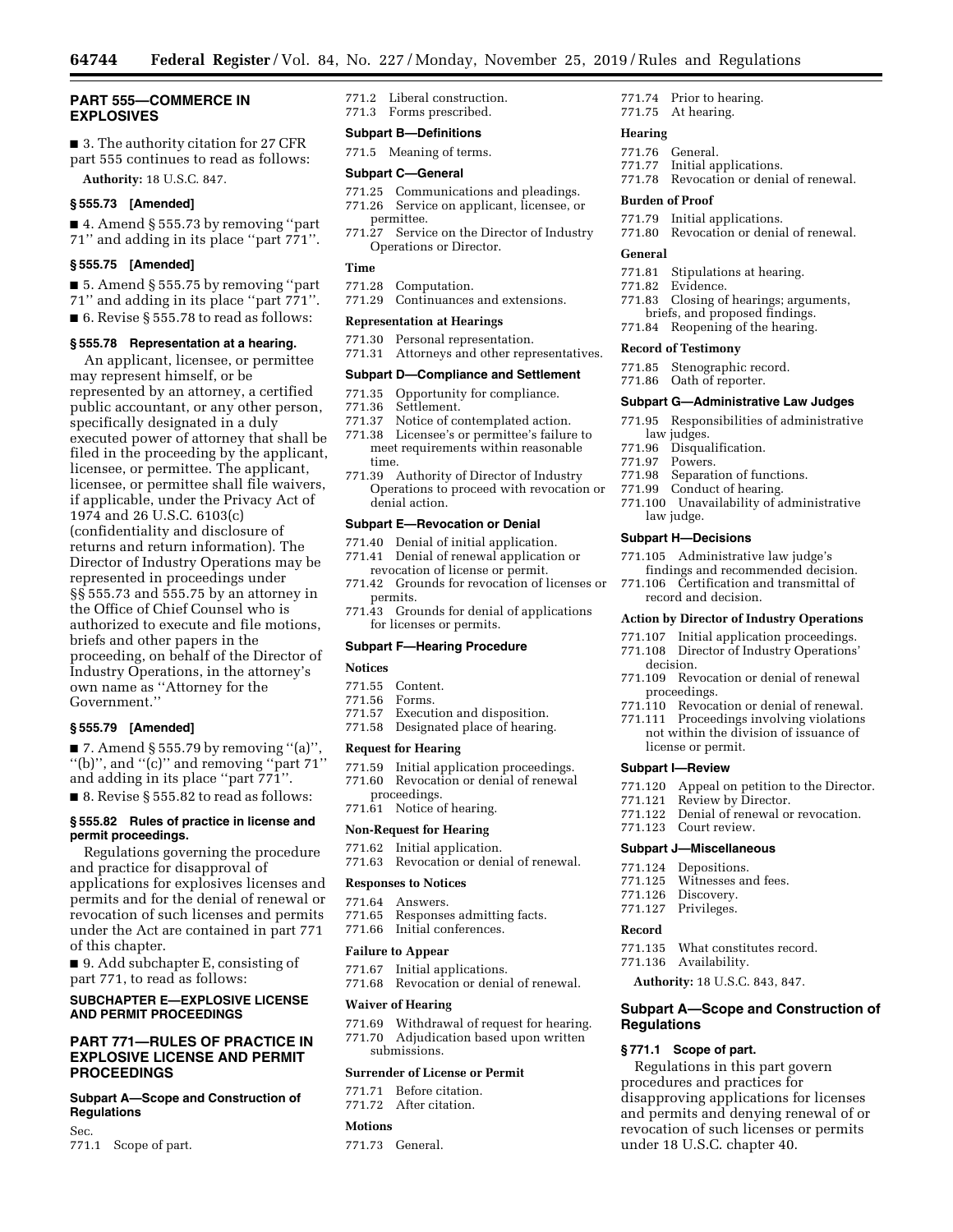### **§ 771.2 Liberal construction.**

Regulations in this part shall be liberally construed to secure just, expeditious, and efficient determination of the issues presented. The Rules of Civil Procedure for the U.S. District Courts (28 U.S.C. appendix) are not controlling, but may act as a guide in any situation not provided for or controlled by this part and shall be liberally construed or relaxed when necessary.

## **§ 771.3 Forms prescribed.**

(a) The Director is authorized to prescribe all forms required by this part. All of the information called for in each form shall be furnished as indicated by the headings on the form and the instructions on or pertaining to the form. In addition, information called for in each form shall be furnished as required by this part.

(b) Requests for forms should be made to the ATF Distribution Center or through the ATF website at *[http://](http://www.atf.gov) [www.atf.gov](http://www.atf.gov)*.

## **Subpart B—Definitions**

## **§ 771.5 Meaning of terms.**

When used in this part and in forms prescribed under this part, where not otherwise distinctly expressed or manifestly incompatible with the intent thereof, terms shall have the meaning provided in this subpart. Words in the plural form shall include the singular, and *vice versa,* and words importing the masculine gender shall include the feminine.

*Administrative law judge.* The person appointed pursuant to 5 U.S.C. 3105, designated to preside over any administrative proceedings under this part.

*Applicant.* Any person who has filed an application for a license or permit under 18 U.S.C. chapter 40.

*Application.* Any application for a license or permit, including renewal applications, under 18 U.S.C. chapter 40.

*ATF.* The Bureau of Alcohol, Tobacco, Firearms, and Explosives, Department of Justice.

*Attorney for the Government.* An attorney in the ATF Office of Chief Counsel authorized to represent the Director of Industry Operations in the proceeding.

*CFR.* The Code of Federal Regulations.

*Contemplated notice.* Includes any notice contemplating the revocation or denial of renewal of a license or permit.

*Director.* The Director, Bureau of Alcohol, Tobacco, Firearms, and Explosives, Department of Justice.

*Director of Industry Operations.* The principal ATF official in a Field Operations division responsible for administering regulations in this part.

*Ex parte communication.* An oral or written communication not on the public record with respect to which reasonable prior notice to all parties is not given, but not including requests for status reports.

*Initial decision.* The decision of the Director of Industry Operations in a proceeding concerning the revocation of, denial of renewal of, or denial of application for a license or permit. This decision becomes the agency's final decision in the absence of an appeal.

*Final decision.* The definitive decision of ATF, *e.g.,* the agency's decision in the absence of an appeal or the Director's decision following an appeal to the Director.

*License.* Subject to applicable law, entitles the licensee to transport, ship, and receive explosive materials in interstate or foreign commerce, and to engage in the business specified by the license, at the location described on the license.

*Licensee.* Any importer, manufacturer, or dealer licensed under the provisions of 18 U.S.C. chapter 40 and 27 CFR part 555.

*Limited permit.* A permit issued to a person authorizing him to receive for his use explosive materials from a licensee or permittee in his State of residence on no more than six occasions during the 12-month period in which the permit is valid. A limited permit does not authorize the receipt or transportation of explosive materials in interstate or foreign commerce.

*Other term.* Any other term defined in the Federal explosives laws (18 U.S.C. chapter 40), the regulations promulgated thereunder (27 CFR part 555), or the Administrative Procedure Act (5 U.S.C. 551 *et seq.*), where used in this part, shall have the meaning assigned to it therein.

*Permittee.* Any user of explosives for a lawful purpose who has obtained either a user permit or a limited permit under 18 U.S.C. chapter 40 and 27 CFR part 555.

*Person.* Any individual, corporation, company, association, firm, partnership, society, or joint stock company.

*Recommended decision.* The advisory decision of the administrative law judge in any proceeding regarding the revocation of, denial of renewal of, or denial of application for a license or permit. ATF must act on a recommended decision with its own initial or final decision.

*User-limited permit.* A user permit valid only for a single purchase

transaction. Recipients of a user-limited permit must obtain a new permit for any subsequent purchase transaction.

*User permit.* A permit issued to a person authorizing him to—

(1) Acquire for his own use explosive materials from a licensee in a State other than the State in which he resides or from a foreign country; and

(2) Transport explosive materials in interstate or foreign commerce.

*Willfulness.* The plain indifference to, or purposeful disregard of, a known legal duty. Willfulness may be demonstrated by, but does not require, repeat violations involving a known legal duty.

### **Subpart C—General**

# **§ 771.25 Communications and pleadings.**

(a) All communications to the Government regarding the procedures set forth in this part and all pleadings, such as answers, motions, requests, or other papers or documents required or permitted to be filed under this part, relating to a proceeding pending before an administrative law judge, shall be addressed to the administrative law judge at his post of duty and the Attorney for the Government. Communications concerning proceedings not pending before an administrative law judge should be addressed to the Director of Industry Operations or Director, as the case may be.

(b) Except to the extent required for the disposition of ex parte matters as authorized by law, no ex parte communications shall be made to or from the administrative law judge concerning the merits of the adjudication. If the administrative law judge receives or makes an ex parte communication not authorized by law, the administrative law judge shall place on the record of the proceeding:

(1) All such written communications; (2) Memoranda stating the substance of all such oral communications; and

(3) All written responses and memoranda stating the substance of all oral responses to paragraphs (b)(1) and (2) of this section.

### **§ 771.26 Service on applicant, licensee, or permittee.**

All orders, notices, motions, and other formal documents required to be served under the regulations in this part may be served by mailing a signed, original copy thereof to the designated representative of the applicant, licensee, or permittee by certified mail, with request for return receipt card, at the representative's business address, by personal service, or as otherwise agreed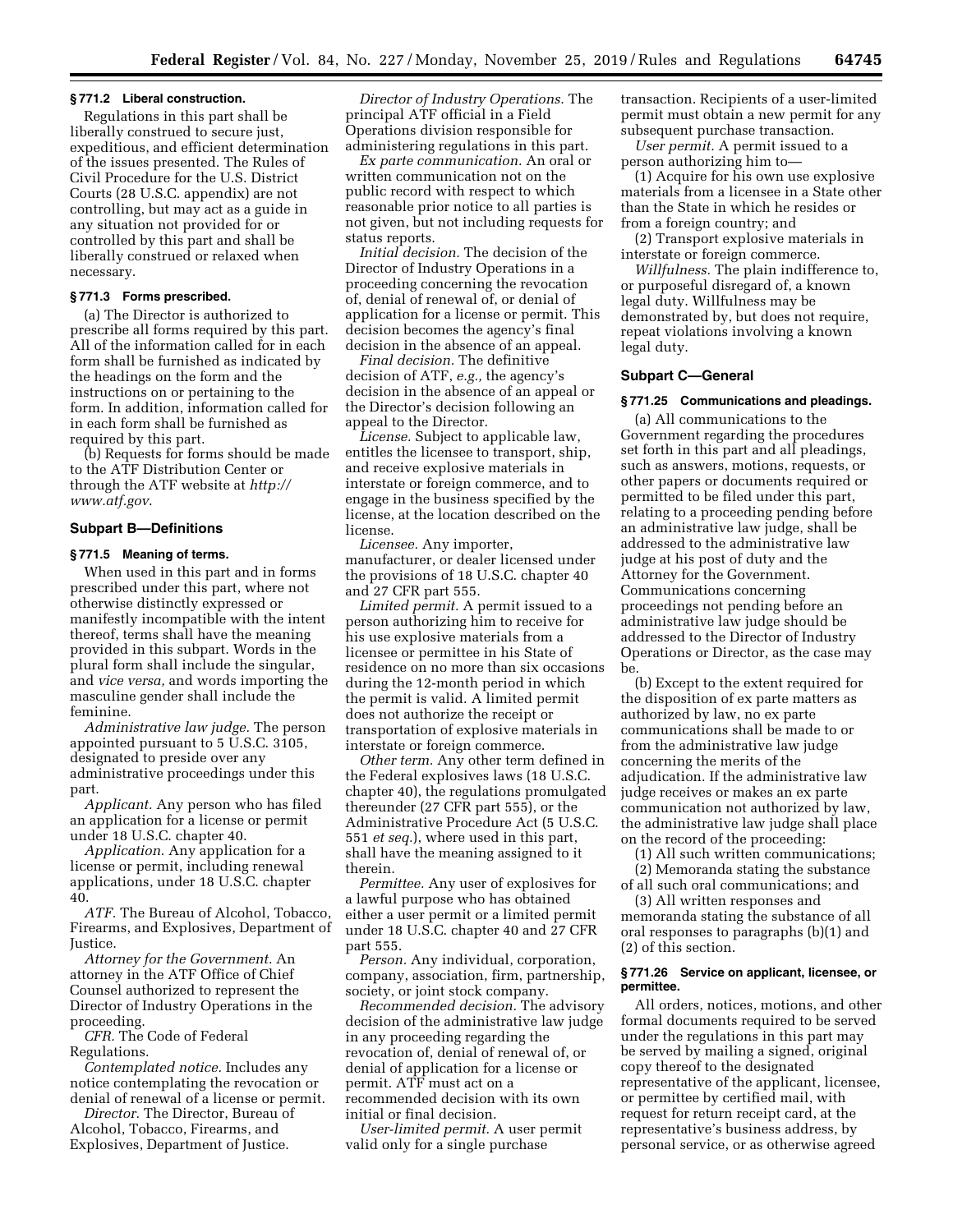to by the parties. If the applicant, licensee, or permittee has not yet designated a representative, all orders, notices, motions, and other formal documents required to be served under the regulations in this part may be served by mailing a signed, original copy thereof to the applicant, licensee, or permittee at the address stated on his application, license, or permit, or at his last known address, or by delivery of such original copy to the applicant, licensee, or permittee personally, or in the case of a corporation, partnership, or other unincorporated association, by delivering the same to an officer, or manager, or general agent thereof, or to its attorney of record. Such personal service may be made by any employee of the Department of Justice designated by the Attorney General or by any employee of ATF. A certificate of mailing and the return receipt card, or certificate of service signed by the person making such service, shall be filed as a part of the record.

## **§ 771.27 Service on the Director of Industry Operations or Director.**

Pleadings, motions, notices, and other formal documents may be served by certified mail, by personal service, or as otherwise agreed to by the parties, on the Director of Industry Operations (or upon the Attorney for the Government on behalf of the Director of Industry Operations), or on the Director, if the proceeding is before him for review on appeal.

# **Time**

# **§ 771.28 Computation.**

In computing any period of time prescribed or allowed by this part, the day of the act, event, or default after which the designated period of time is to run is not to be included. The last day of the period to be computed is to be included, unless it is a Saturday, Sunday, or Federal holiday, in which event the period runs until the next day that is not a Saturday, Sunday, or Federal holiday. Pleadings, requests, or other papers or documents required or permitted to be filed under this part must be received for filing at the appropriate office within the time limits, if any, for such filing.

# **§ 771.29 Continuances and extensions.**

For good cause shown, the administrative law judge, Director, or Director of Industry Operations, as the case may be, may grant continuances and, as to all matters pending before him, extend any time limit prescribed by the regulations in this part (except where the time limit is statutory).

### **Representation at Hearings**

# **§ 771.30 Personal representation.**

Any individual or member of a partnership may appear for himself, or for such partnership, and a corporation or association may be represented by a bona fide officer of such corporation or association, upon showing of adequate authorization.

#### **§ 771.31 Attorneys and other representatives.**

An applicant, licensee, or permittee may represent himself, or be represented by an attorney, a certified public accountant, or any other person, specifically designated in a duly executed power of attorney that shall be filed in the proceeding by the applicant, licensee, or permittee. The applicant, licensee, or permittee shall file waivers, if applicable, under the Privacy Act of 1974 and 26 U.S.C. 6103(c) (confidentiality and disclosure of returns and return information). The Director of Industry Operations may be represented in proceedings by an attorney in the Office of Chief Counsel who is authorized to execute and file motions, briefs, and other papers in the proceeding on behalf of the Director of Industry Operations, in the attorney's own name as ''Attorney for the Government.''

## **Subpart D—Compliance and Settlement**

## **§ 771.35 Opportunity for compliance.**

No license or permit shall be revoked or denied renewal unless, prior to the institution of proceedings, facts or conduct warranting such action shall have been called to the attention of the licensee or permittee by the Director of Industry Operations in writing in a contemplated notice, and the licensee or permittee shall have been accorded an opportunity to demonstrate or achieve compliance with all lawful requirements as set forth in section 9(b) of the Administrative Procedure Act. In cases in which the Director of Industry Operations alleges in his contemplated notice, with supporting reasons, willful violations or that the public interest requires otherwise, this section does not apply and the issuance of a contemplated notice is unnecessary.

# **§ 771.36 Settlement.**

Any proposals of settlement should be made to the Director of Industry Operations, but may be made through the Attorney for the Government. Where necessary, the date of the hearing may be postponed pending consideration of such proposals when they are made in good faith and not for the purpose of

delay. If proposals of settlement are submitted, and they are considered unsatisfactory, the Director of Industry Operations may reject the proposals and may, either directly or through the Attorney for the Government, inform the licensee or permittee of any conditions on which the alleged violations may be settled. If the proposals of settlement are considered satisfactory to the Director of Industry Operations, the licensee or permittee shall be notified thereof and the proceeding shall be dismissed.

#### **§ 771.37 Notice of contemplated action.**

Where the Director of Industry Operations has not ascertained whether the licensee or permittee has willfully violated the Federal explosives laws and where he believes the matter has the potential to be settled informally, *i.e.,*  without formal administrative proceedings, he shall, in accordance with section 5(b) of the Administrative Procedure Act, prior to the issuance of a notice of revocation or denial of renewal, give the licensee or permittee a contemplated notice of such action and an opportunity to show why the license or permit should not be revoked or denied renewal. The notice should inform the licensee or permittee of the charges on which the notice would be based, if issued, and afford him a period of 15 days from the date of the notice, or such longer period as the Director of Industry Operations deems necessary, in which to submit proposals of settlement to the Director of Industry Operations. Where informal settlement is not reached promptly because of inaction by the applicant, licensee, or permittee or proposals are made for the purpose of delay, a notice shall be issued in accordance with § 771.42 or § 771.43, as appropriate. The issuance of a notice of contemplated action does not entitle the recipient to a hearing before an administrative law judge.

#### **§ 771.38 Licensee's or permittee's failure to meet requirements within reasonable time.**

If the licensee or permittee fails to meet the requirements of applicable laws and regulations in this part within such reasonable time as may be specified by the Director of Industry Operations, proceedings for revocation or denial of renewal of the license or permit shall be initiated.

#### **§ 771.39 Authority of Director of Industry Operations to proceed with revocation or denial action.**

Where the evidence is conclusive and the nature of the violation is such as to preclude any settlement, the violation is of a continuing character that necessitates immediate action to protect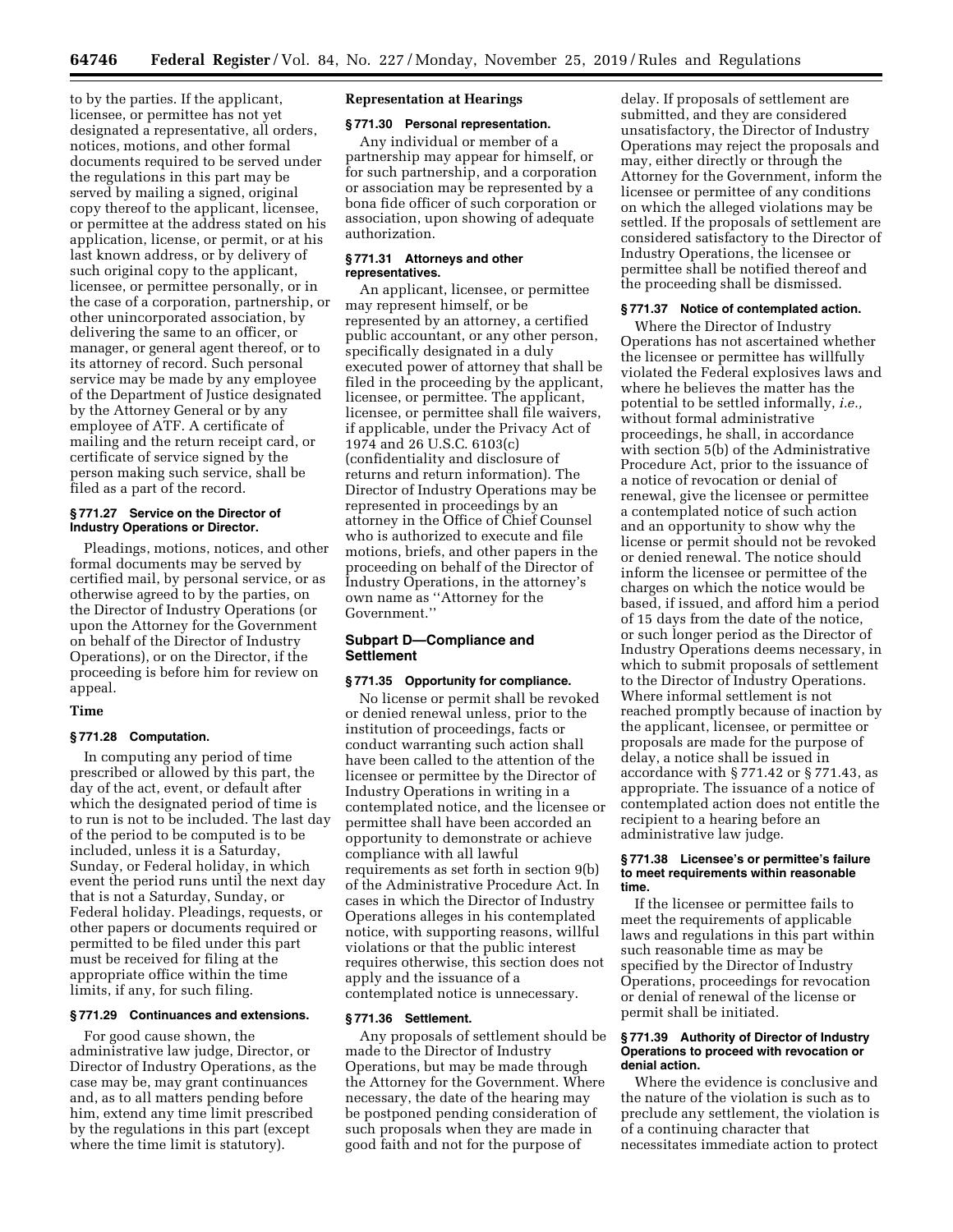the public interest, or the Director of Industry Operations believes that any informal settlement of the alleged violation will not ensure future compliance with applicable laws and regulations in this part, or in any similar case where the circumstances are such as to clearly preclude informal settlement, and the Director of Industry Operations so finds and states the reasons therefor in the notice, the Director of Industry Operations may proceed with the revocation or denial of renewal.

## **Subpart E—Revocation or Denial**

#### **§ 771.40 Denial of initial application.**

Whenever the Director of Industry Operations has reason to believe that an applicant for an original license or permit is not eligible to receive a license or permit under the provisions of § 555.49 of this chapter, the Director of Industry Operations shall issue a notice of denial on ATF Form 5400.11 (Notice of Denial of Application for License or Permit) (F 5400.11). The notice will set forth the matters of fact and law relied upon in determining that the application should be denied and will afford the applicant 15 days from the date of receipt of the notice in which to request a hearing to review the denial. If no request for a hearing is filed within that time, a copy of the application, marked ''Disapproved,'' will be returned to the applicant.

## **§ 771.41 Denial of renewal application or revocation of license or permit.**

If, following the opportunity for compliance under § 555.71 of this chapter, or without opportunity for compliance under § 555.71 of this chapter as circumstances warrant, the Director of Industry Operations finds that the licensee or permittee is not likely to comply with applicable laws or regulations in this part or is otherwise not eligible to continue operations authorized under his license or permit, the Director of Industry Operations shall issue a notice of denial of the renewal application or revocation of the license or permit, ATF F 5400.11 (Notice of Denial of Application for License or Permit) or ATF Form 5400.10 (Notice of Revocation of License or Permit) (F 5400.10), as appropriate. The notice will set forth the matters of fact constituting the violations specified, dates, places, and the sections of law and regulations violated. In the case of the revocation of a license or permit, the notice will specify the date on which the action is effective, which date will be on or after the date the notice is served on the licensee or permittee. The notice will

also advise the licensee or permittee that he may, within 15 days after receipt of the notice, request a hearing and, if applicable, a stay of the effective date of the revocation of his license or permit.

#### **§ 771.42 Grounds for revocation of licenses or permits.**

Whenever the Director of Industry Operations has reason to believe that any holder of a license or permit has willfully violated any provision of 18 U.S.C. chapter 40 or 27 CFR part 555 or has become ineligible to continue operations authorized under the license or permit, the Director of Industry Operations shall issue a notice for the revocation of such license or permit, as the case may be.

# **§ 771.43 Grounds for denial of applications for licenses or permits.**

If, upon examination of any application (including a renewal application) for a license or permit, the Director of Industry Operations has reason to believe that the applicant is not entitled to such license or permit, the Director of Industry Operations shall issue a denial of the application. An applicant is not eligible for a license or permit if he fails to meet the requirements of 18 U.S.C. 843(b) and § 555.49 of this chapter.

# **Subpart F—Hearing Procedure**

## **Notices**

#### **§ 771.55 Content.**

(a) Notices for the revocation or denial of renewal of a license or permit shall be promptly issued by the Director of Industry Operations and shall set forth:

(1) The sections of law and regulations relied upon for authority and jurisdiction;

(2) The specific grounds upon which the revocation or denial is based, *i.e.,*  the matters of fact constituting the violations specified, dates, places, and sections of law and regulations violated;

(3) In the case of a revocation, the date on which the action is effective; and

(4) That the licensee or permittee has 15 days from receipt of the notice within which to request a hearing before an administrative law judge.

(b) Notices for the denial of an initial application for a license or permit shall set forth:

(1) The sections of law and regulations relied upon for authority and jurisdiction;

(2) The specific grounds upon which the denial is based, *i.e.,* the matters of fact and law relied upon for the disapproval of the application; and

(3) That the application will be disapproved unless a hearing is

requested within 15 days from receipt of the notice.

## **§ 771.56 Forms.**

Notices shall be issued on the following forms:

(a) ATF Form 5400.9, ''Order After Denial or Revocation Hearing,'' for all revocations or denials of renewal of licenses or permits pursuant to 18 U.S.C. chapter 40 after a hearing has been held and a Recommended Decision has been issued by the administrative law judge;

(b) Form 5400.10, ''Notice of Revocation for License or Permit,'' for all revocations of licenses or permits pursuant to 18 U.S.C. chapter 40, except as provided for in paragraph (a) of this section;

(c) Form 5400.11, ''Notice of Denial of Application for License or Permit,'' for the denial of renewal or original applications for licenses or permits pursuant to 18 U.S.C. chapter 40, except as provided for in paragraph (a) of this section;

(d) Form 5400.12, ''Notice of Contemplated Denial or Revocation of License or Permit,'' for the contemplated revocation or denial of renewal application of licenses or permits pursuant to 18 U.S.C. chapter 40; or

(e) Such other forms as the Director may prescribe.

# **§ 771.57 Execution and disposition.**

A signed original of the applicable form shall be served on the licensee or permittee. If a hearing is requested, a copy shall be sent to the administrative law judge designated to conduct the hearing. Any remaining copies shall be retained for the office of the Director of Industry Operations.

## **§ 771.58 Designated place of hearing.**

The designated place of hearing shall be determined by the administrative law judge, taking into consideration the convenience and necessity of the parties and their representatives.

## **Request for Hearing**

### **§ 771.59 Initial application proceedings.**

(a) If the applicant for an initial license or permit desires a hearing, he shall file a request in writing with the Director of Industry Operations within 15 days after receipt of notice of the disapproval, in whole or in part, of the application.

(b) On receipt of the request, the Director of Industry Operations shall forward a copy of the request, together with a copy of the notice, to the Office of Chief Counsel for the assignment of an administrative law judge.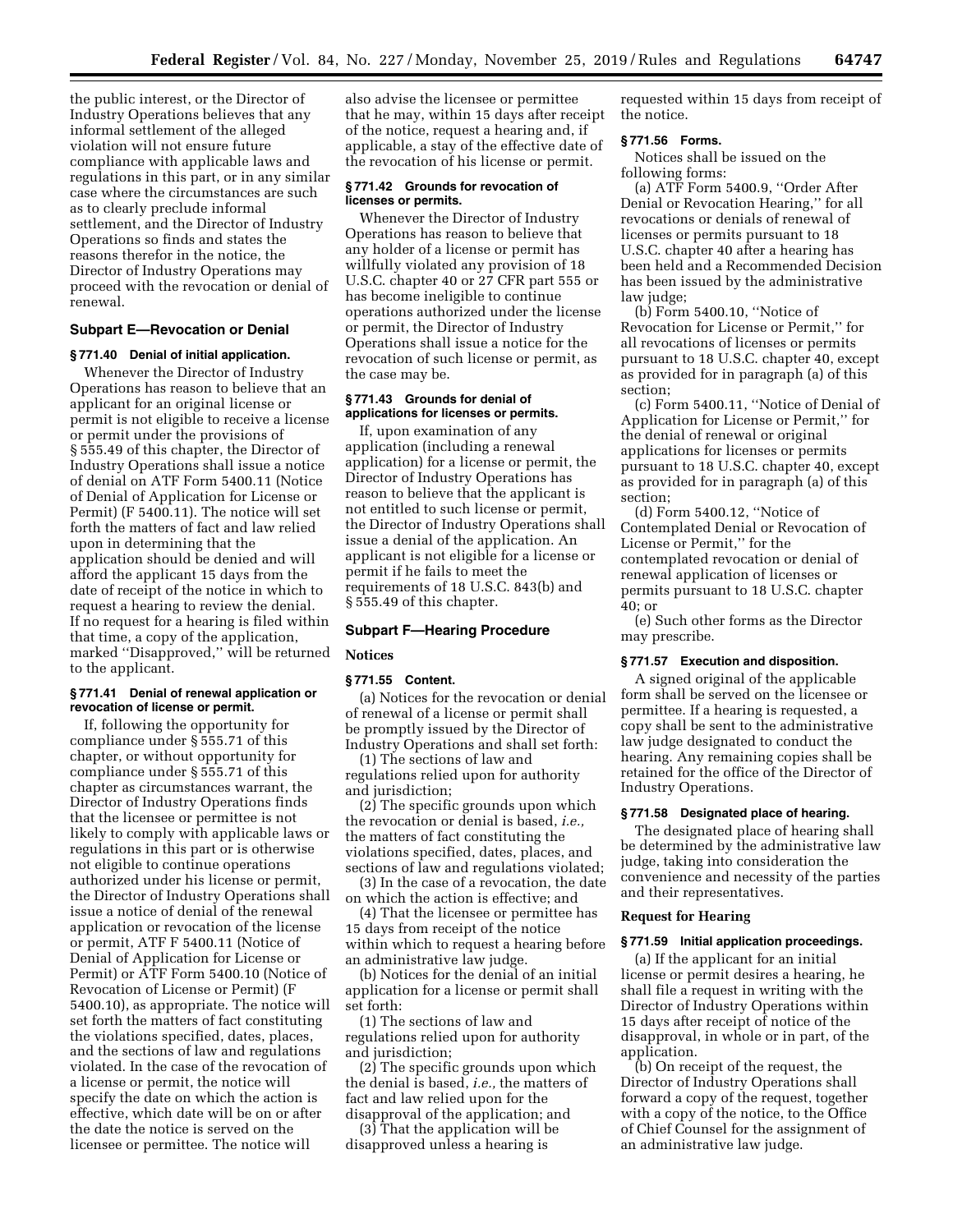(c) After the Office of Chief Counsel notifies the Director of Industry Operations or the Attorney for the Government of the assignment of an administrative law judge, the Director of Industry Operations shall notify the licensee or permittee of the assignment, if the administrative law judge has not already done so.

# **§ 771.60 Revocation or denial of renewal proceedings.**

(a) If the licensee or permittee desires a hearing, he shall file a request, in writing, with the Director of Industry Operations within 15 days after receipt of the notice or within such time as the Director of Industry Operations may allow.

(b) Where a licensee or permittee requests a hearing, the Director of Industry Operations shall forward a copy of the request, together with a copy of the notice, to the Office of Chief Counsel for the assignment of an administrative law judge.

(c) After the Office of Chief Counsel notifies the Director of Industry Operations or the Attorney for the Government of the assignment of an administrative law judge, the Director of Industry Operations shall notify the licensee or permittee of the assignment, if the administrative law judge has not already done so.

(d) In the case of a revocation, a licensee or permittee may include a request for a stay of the effective date of revocation with the request for a hearing.

(e) On receipt of a request for a stay of the effective date of a revocation, the Director of Industry Operations shall timely advise the licensee or permittee whether the stay is granted.

(1) If the stay is granted, the matter shall be referred to an administrative law judge pursuant to paragraph (b) of this section.

(2) If the stay is denied, the licensee or permittee may request an immediate hearing. In this event, the Director of Industry Operations shall immediately refer the matter to the Office of Chief Counsel for the assignment of an administrative law judge, who shall set a date and place for hearing, which date shall be no later than 10 days from the date the licensee or permittee requested the immediate hearing.

## **§ 771.61 Notice of hearing.**

Once a request for a hearing has been referred to the administrative law judge, the administrative law judge shall set a time and place for a hearing and shall serve notice thereof upon the parties at least 10 days in advance of the hearing date.

## **Non-Request for Hearing**

# **§ 771.62 Initial application.**

In the case of an initial application, if the applicant does not request a hearing within 15 days, or within such additional time as the Director of Industry Operations may in his discretion allow, the Director of Industry Operations will return a copy of the application, marked ''Disapproved,'' to the applicant, accompanied by a brief statement including the findings upon which the denial is based.

# **§ 771.63 Revocation or denial of renewal.**

In the case of a revocation or denial of renewal of an application, if the licensee or permittee does not request a hearing within 15 days, or within such additional time as the Director of Industry Operations may in his discretion allow, the Director of Industry Operations shall make the initial decision in the case pursuant to § 771.78(b).

### **Responses to Notices**

#### **§ 771.64 Answers.**

(a) Where the licensee or permittee requests a hearing in accordance with §§ 771.59 and 771.60, a written response to the relevant notice may be filed with the administrative law judge and served on the Director of Industry Operations within 15 days after the licensee or permittee receives service of the designation of the administrative law judge.

(b) Where no hearing is requested, the licensee or permittee may file a written answer to the relevant notice with the Director of Industry Operations within 15 days after service of the notice.

(c) An answer shall contain a concise statement of the facts that constitute the grounds for defense. A hearing, if requested, may be limited to the issues contained in the notice and the answer. The administrative law judge or Director of Industry Operations, as the case may be, may, as a matter of discretion, waive any requirement of this section.

(d) Answers need not be filed in initial application proceedings.

### **§ 771.65 Responses admitting facts.**

If the licensee or permittee desires to waive the hearing on the allegations of fact set forth in the notice and does not contest the facts, the answer may consist of a statement that the licensee or permittee admits all material allegations of fact charged in the notice to be true. The Director of Industry Operations shall base the decision on the notice and such answer, although such an answer shall not affect the licensee's or

permittee's right to submit proposed findings of fact and conclusions of law or right to appeal.

# **§ 771.66 Initial conferences.**

(a) In any proceeding, the administrative law judge, upon his own motion or upon the motion of one of the parties or their qualified representatives, may in the administrative law judge's discretion direct the parties or their qualified representatives to appear at a specified time and place for a conference to consider:

(1) Simplification of the issues;

(2) The necessity of amendments to the pleadings;

(3) The possibility of obtaining stipulations, admissions of facts, and documents;

(4) The possibility of both parties exchanging information or scheduling discovery;

(5) A date on which both parties will simultaneously submit lists of proposed hearing exhibits;

(6) Limiting the number of expert witnesses;

(7) Identifying and, if practicable, scheduling all witnesses to be called; however, there is no requirement in these proceedings for the parties to submit pre-hearing statements or statements of proposed testimony by witnesses; and

(8) Such other matters as may aid in the disposition of the proceeding.

(b) As soon as practicable after such conference, the administrative law judge shall issue an order that recites the action taken, the amendments allowed to the pleadings, and the agreements made by the parties or their qualified representatives as to any of the matters considered. The order shall also limit the issues for hearing to those not disposed of by admission or agreement. Such order shall control the subsequent course of the proceedings, unless modified for good cause by a subsequent order. After discovery is complete, the order may be amended or supplemented if necessary.

## **Failure To Appear**

### **§ 771.67 Initial applications.**

Where the applicant on an initial application for a license or permit has requested a hearing and does not appear at the appointed time and place, evidence has not been offered to refute or explain the grounds upon which disapproval of the application is contemplated, and no good cause has been shown for the failure to appear, the applicant shall be considered to have waived the hearing. When such waiver occurs, a default judgment against the applicant will be entered and the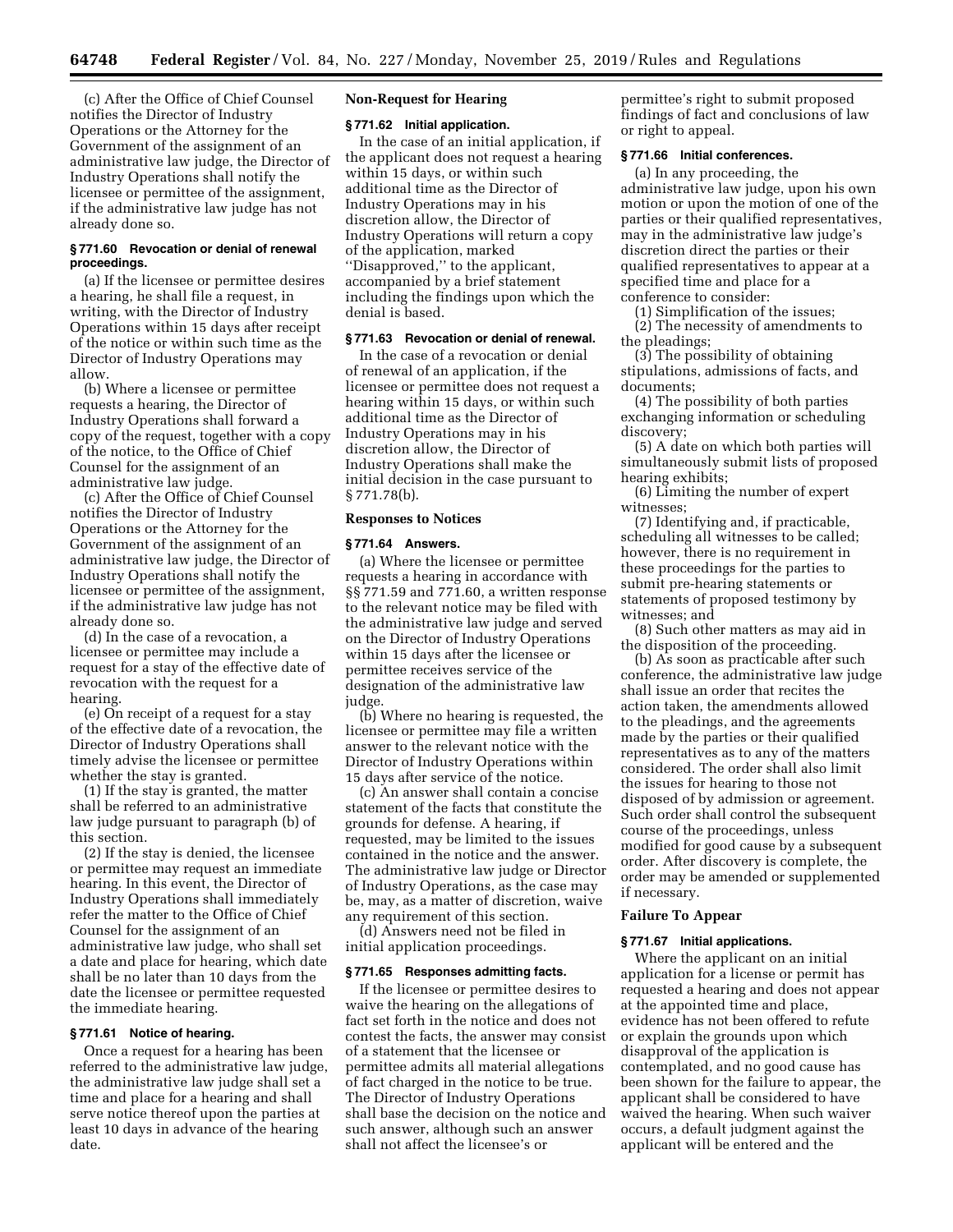administrative law judge shall recommend disapproval of said application.

# **§ 771.68 Revocation or denial of renewal.**

If, on the date set for a hearing concerning the revocation or denial of renewal of a license or permit, the licensee or permittee does not appear, no evidence has been offered, and no good cause has been shown for the failure to appear, the Attorney for the Government will proceed ex parte and offer for the record sufficient evidence to make a *prima facie* case. At such hearing, documents, statements, and affidavits may be submitted in lieu of testimony of witnesses.

#### **Waiver of Hearing**

## **§ 771.69 Withdrawal of request for hearing.**

At any time prior to the assignment of an administrative law judge, the licensee or permittee may, by filing written notice with the Director of Industry Operations, withdraw his request for a hearing. If such a notice is filed after assignment to the administrative law judge and prior to issuance of his recommended decision the Director of Industry Operations shall move the administrative law judge to dismiss the proceedings as moot. If such a notice is filed either after issuance of a notice of denial or notice of revocation and before assignment of the administrative law judge, or after issuance by the administrative law judge of his recommended decision and prior to the Director of Industry Operations' order disapproving the application or denying the renewal of or revoking the license or permit, the Director of Industry Operations shall, by order, dismiss the proceeding.

## **§ 771.70 Adjudication based upon written submissions.**

The licensee or permittee may waive the hearing before the administrative law judge and stipulate that the matter will be adjudicated by the Director of Industry Operations based upon written submissions. Written submissions may include stipulations of law or facts, proposed findings of fact and conclusions of law, briefs, or any other documentary material. The pleadings, together with the written submissions of both the licensee or permittee and the attorney for the Government, shall constitute the record on which the initial decision shall be based. The election to contest the denial or revocation without a hearing under this section does not affect the licensee's or permittee's right to appeal to the Director pursuant to § 555.79 of this chapter or to the United States Court of

Appeals for the circuit in which the licensee or permittee resides or has his principle place of business pursuant to § 555.80 of this chapter.

### **Surrender of License or Permit**

### **§ 771.71 Before citation.**

If a licensee or permittee surrenders the license or permit before the notice of revocation or denial of renewal, the Director of Industry Operations may accept the surrender. But if the evidence, in the opinion of the Director of Industry Operations, warrants issuance of a notice for revocation or denial of renewal, the surrender shall be refused and the Director of Industry Operations shall issue the notice.

#### **§ 771.72 After citation.**

If a licensee or permittee surrenders the license or permit after notice, but prior to the referral to an administrative law judge and prior to an initial decision, the Director of Industry Operations may accept the surrender of the license or permit and dismiss the proceeding as moot. If a licensee or permittee surrenders the license or permit after notice and after the referral to the administrative law judge, but prior to the issuance of a recommended decision, the Director of Industry Operations may accept the surrender of the license or permit and shall move the administrative law judge to dismiss the proceedings as moot. In either case, if, in the opinion of the Director of Industry Operations, the evidence is such as to warrant revocation or denial of renewal, as the case may be, the surrender of the license or permit shall be refused, and the proceeding shall continue.

## **Motions**

## **§ 771.73 General.**

All motions shall be made and addressed to the administrative law judge before whom the proceeding is pending, and copies of all motion papers shall be served upon the other party or parties. The administrative law judge may dispose of any motion without oral argument, but he may, if he so desires, set it down for hearing and request argument. The administrative law judge may dispose of such motion prior to the hearing on the merits or he may postpone the disposition until the hearing on the merits. No appeal may be taken from any ruling on a motion until the whole record is certified for review. Examples of typical motions may be found in the Rules of Civil Procedure referred to in § 771.2.

## **§ 771.74 Prior to hearing.**

All motions that should be made prior to the hearing, such as a motion directed to the sufficiency of the pleadings or of preliminary orders, shall be filed in writing with the Director of Industry Operations or the administrative law judge if the matter has been referred to him, and shall briefly state the order or relief applied for and the grounds for such motion.

## **§ 771.75 At hearing.**

Motions at the hearing may be made in writing to the administrative law judge or stated orally on the record.

## **Hearing**

#### **§ 771.76 General.**

If a hearing is requested, it shall be held at the time and place stated in the notice of hearing unless otherwise ordered by the administrative law judge.

#### **§ 771.77 Initial applications.**

(a) The administrative law judge who presides at the hearing on initial applications shall recommend a decision to the Director of Industry Operations. The administrative law judge shall certify the complete record of the proceedings before him and shall immediately forward the complete certified record to the Director of Industry Operations. The administrative law judge shall also send one copy of his recommended decision to the applicant or the applicant's representative, one copy to the Attorney for the Government, and one copy to the Director of Industry Operations, who shall make the initial decision as provided in § 771.107. The applicant may be directed by the Director of Industry Operations to produce such records as may be deemed necessary for examination. All hearings on applications shall be open to the public subject to such restrictions and limitations as may be consistent with orderly procedure.

(b) If no hearing is requested, the return of the application marked ''Disapproved'' is the Director of Industry Operations' initial decision.

#### **§ 771.78 Revocation or denial of renewal.**

(a) The administrative law judge who presides at the hearing in proceedings for the revocation or denial of renewal of licenses or permits shall make a recommended decision to the Director of Industry Operations. The administrative law judge shall certify the complete record of the proceedings before him and shall immediately forward the complete certified record to the Director of Industry Operations. The administrative law judge shall also send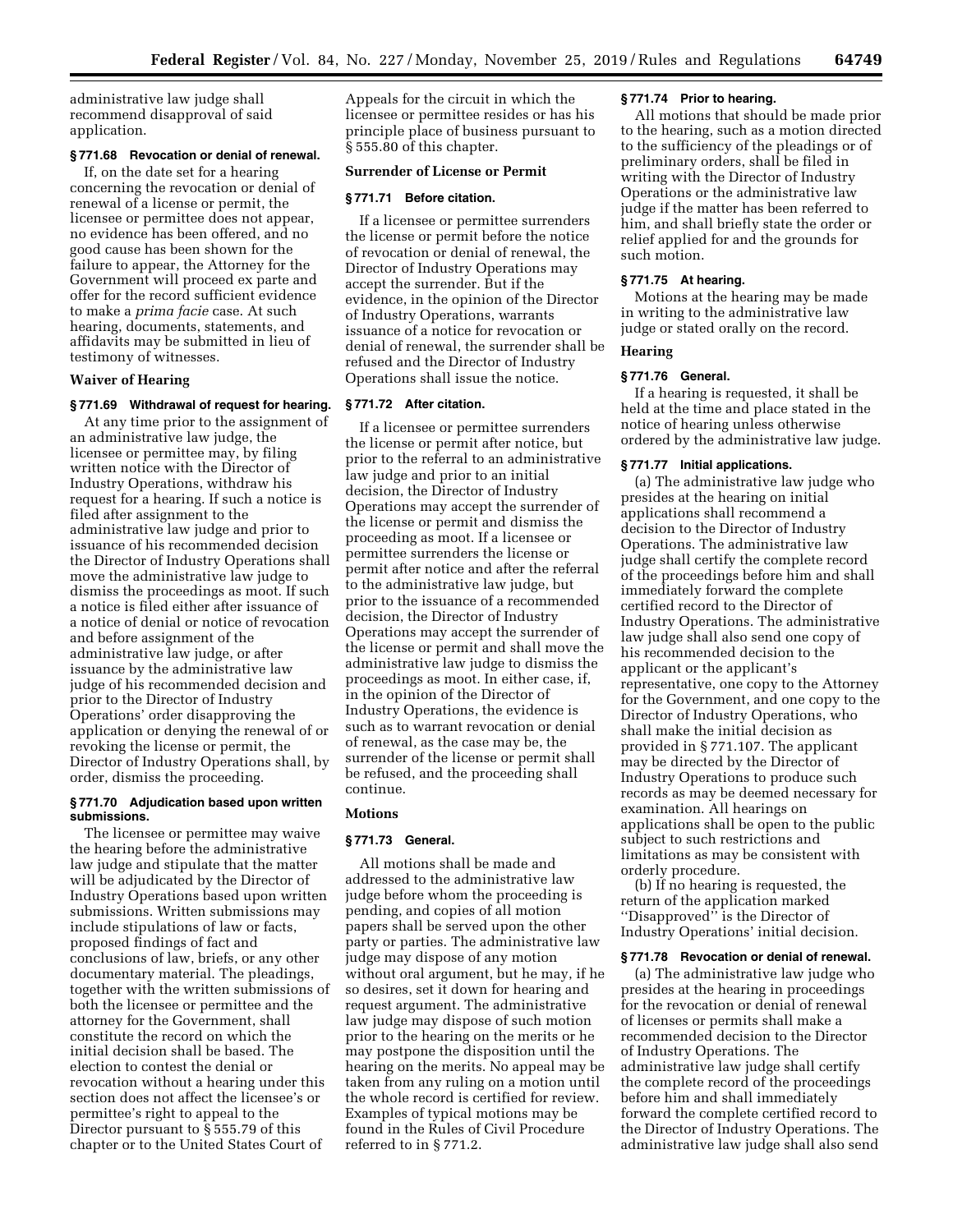one copy of his recommended decision to the licensee or permittee or the licensee's or permittee's representative, one copy to the Attorney for the Government, and one copy to the Director of Industry Operations, who shall make the initial decision as provided in § 771.109.

(b) If no hearing is requested, the Director of Industry Operations shall make the initial decision.

## **Burden of Proof**

### **§ 771.79 Initial applications.**

In hearings on the initial denial of applications, the burden of proof is on the Government to show by a preponderance of the evidence that the Director of Industry Operations had reason to believe that the applicant is not entitled to a permit or license.

# **§ 771.80 Revocation or denial of renewal.**

In hearings on the revocation or denial of renewal of a license or permit, the burden of proof is on the Government to show that the Director of Industry Operations had reason to believe that the licensee or permittee is not entitled to a permit or license, as may be the case. The Government must meet this proof by a preponderance of the evidence.

#### **General**

## **§ 771.81 Stipulations at hearing.**

If there has been no initial conference under § 771.66, the administrative law judge may at the beginning of the hearing require that the parties attempt to arrive at such stipulations as will eliminate the necessity of taking evidence with respect to allegations of fact about which there is no substantial dispute. The administrative law judge should take similar action, where appropriate, throughout the hearing and should call and conduct any conferences that he deems advisable with a view to the simplification, clarification, and disposition of any of the issues involved in the hearing.

## **§ 771.82 Evidence.**

The Federal Rules of Evidence are not binding on these proceedings. However, any relevant evidence that would be admissible under the rules of evidence governing civil proceedings in matters not involving trial by jury in the Courts of the United States shall be admissible. The administrative law judge may relax such rules in any hearing when in his judgment such relaxation would not impair the rights of either party and would more speedily conclude the hearing or would better serve the ends of justice. However, the administrative

law judge shall provide for the exclusion of irrelevant, immaterial, or unduly repetitious evidence. Every party shall have the right to present his case or defense by oral or documentary evidence, depositions, or duly authenticated copies of records and documents; to submit rebuttal evidence; and to conduct such reasonable crossexamination as may be required for a full and true disclosure of the facts.

(a) *Witnesses.* The administrative law judge shall have the right in his discretion to limit the number of witnesses whose testimony may be merely cumulative and shall, as a matter of policy, not only exclude irrelevant, immaterial, or unduly repetitious evidence but shall also limit the crossexamination of witnesses to that required for a full and true disclosure of the facts so as not to unnecessarily prolong the hearing and unduly burden the record. Opinion or expert testimony shall be admitted when the administrative law judge is satisfied that the witness is properly qualified as defined by Federal Rules of Evidence 701 or 702.

(b) *Documentary evidence.* Material and relevant evidence shall not be excluded because it is not the best evidence unless its authenticity is challenged, in which case reasonable time shall be given to establish its authenticity. When only portions of a document are to be relied upon, the offering party shall prepare the pertinent excerpts, adequately identified, and shall supply copies of such excerpts, together with a statement indicating the purpose for which such materials will be offered, to the administrative law judge and to the other parties. Only the excerpts, so prepared and submitted, shall be received in the record. However, the whole of the original document should be made available for examination and for use by opposing counsel for purposes of cross-examination. Compilations, charts, summaries of data, and photocopies of documents may be admitted in evidence if the proceedings will thereby be expedited, and if the material upon which they are based is available for examination by the parties. Objections to the evidence shall be in short form, stating the grounds relied upon. The transcript shall not include argument or debate on objections, except as ordered by the administrative law judge, but shall include the rulings thereon. Where official notice is taken of a material fact not appearing in the evidence in the record, any party shall, on timely request, be afforded an opportunity to controvert such fact.

(c) *Hearsay.* Probative, material, and reliable hearsay evidence is admissible in proceedings under this subpart.

## **§ 771.83 Closing of hearings; arguments, briefs, and proposed findings.**

Before closing a hearing, the administrative law judge shall inquire of each party whether the party has any further evidence to offer, which inquiry and the response thereto shall be shown in the record. The administrative law judge may hear arguments of counsel and the administrative law judge may limit the time of such arguments at his discretion. The administrative law judge may, in his discretion, allow briefs to be filed on behalf of either party but shall closely limit the time within which the briefs for both parties shall be filed, so as to avoid unreasonable delay. The administrative law judge shall also ascertain whether the parties desire to submit proposed findings and conclusions, together with supporting reasons, and, if so, a period of not more than 15 days (unless extended by the administrative law judge)—after the close of the hearing or receipt of a copy of the record, if one is requested—will be allowed for such purpose.

#### **§ 771.84 Reopening of the hearing.**

The Director, the Director of Industry Operations, or the administrative law judge, as the case may be, may, as to all matters pending before him, in his discretion reopen a hearing—

(a) In case of default under § 771.67 or § 771.68 where the applicant, licensee, or permittee failed to request a hearing or to appear after one was set, upon petition setting forth reasonable grounds for such failure; and

(b) Where any party desires leave to adduce additional evidence upon petition summarizing such evidence, establishing its materiality, and stating reasonable grounds why such party with due diligence was unable to produce such evidence at the hearing.

#### **Record of Testimony**

#### **§ 771.85 Stenographic record.**

A stenographic record shall be made of the testimony and proceedings, including stipulations, admissions of fact, and arguments of counsel in all proceedings. A transcript of the evidence and proceedings at the hearing shall be made in all cases.

# **§ 771.86 Oath of reporter.**

The reporter making the stenographic record shall subscribe an oath before the administrative law judge, to be filed in the record of the case, that he will truly and correctly report the oral testimony and proceedings at such hearing and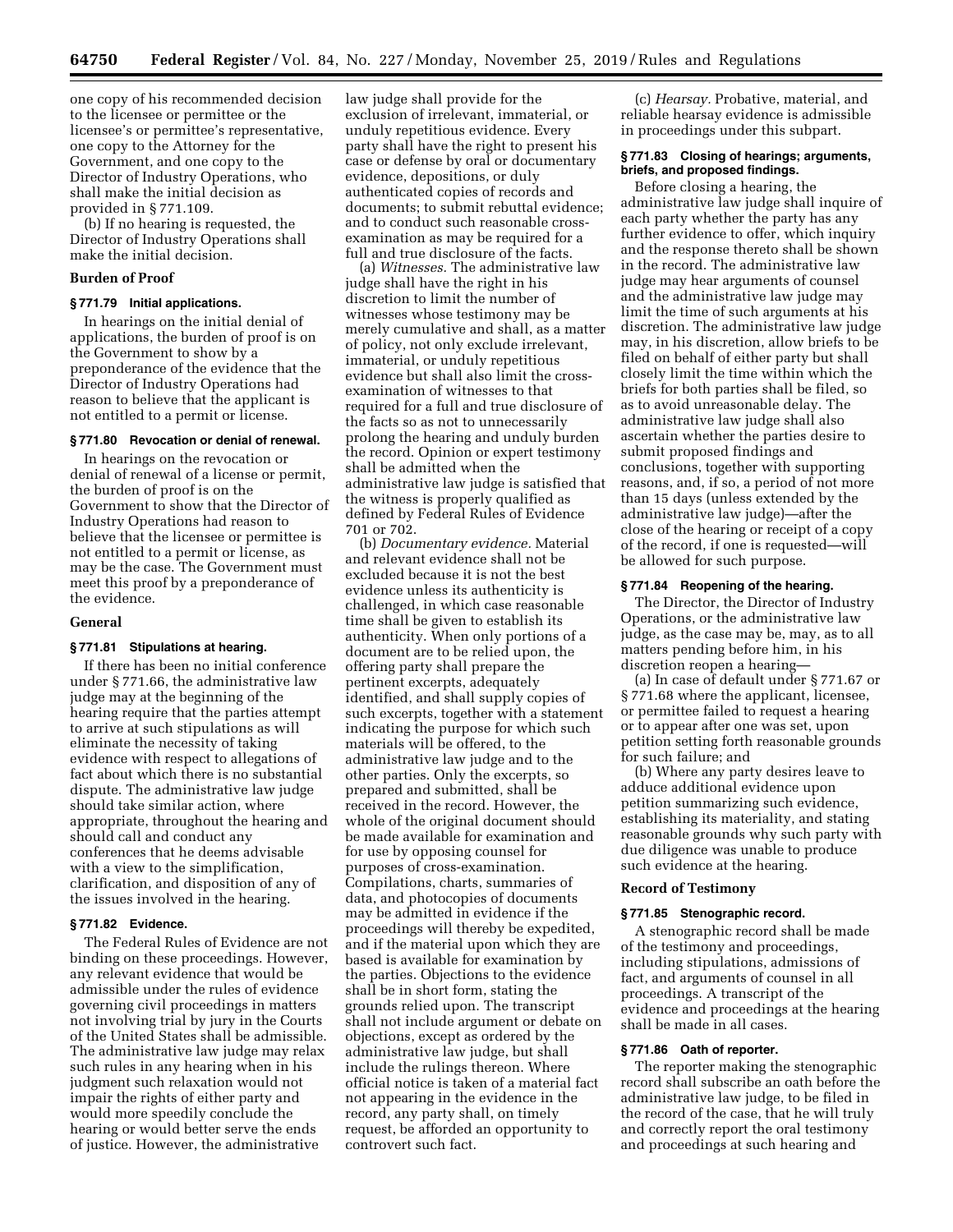accurately transcribe the same to the best of his ability.

## **Subpart G—Administrative Law Judges**

#### **§ 771.95 Responsibilities of administrative law judges.**

In hearings under this subpart, administrative law judges must apply all governing agency rulings and governing agency precedent. They shall be responsible for the conduct of hearings and shall render their decisions as soon as is reasonably possible after the hearing is closed. Administrative law judges shall also be responsible for the preparation, certification, and forwarding of the complete record of proceedings and the administrative work relating thereto and, by arrangement with Directors of Industry Operations and representatives of the Office of Chief Counsel shall have access to facilities and temporary use of personnel at such times and places as are needed in the prompt dispatch of official business.

# **§ 771.96 Disqualification.**

An administrative law judge shall, at any time, withdraw from any proceeding if he deems himself disqualified. Upon the filing in good faith by the applicant, licensee, permittee, or Attorney for the Government of a timely and sufficient affidavit of facts showing personal bias or otherwise warranting the disqualification of any administrative law judge, if the administrative law judge fails to disqualify himself, the Director shall upon appeal, as provided in § 771.120, determine the matter as a part of the record and decision in the proceeding. If the Director decides the administrative law judge should have deemed himself disqualified, the Director will remand the record for hearing de novo before another administrative law judge. If the Director should decide against the disqualification of the administrative law judge, the proceeding will be reviewed on its merits by the original administrative law judge. The burden is upon the party seeking disqualification to set forth evidence sufficient to overcome the presumption of the administrative law judge's honesty and integrity.

#### **§ 771.97 Powers.**

Administrative law judges shall have authority to:

(a) Administer oaths and affirmations; (b) Issue subpoenas as authorized by law;

(c) Rule upon offers of proof and receive relevant evidence;

(d) Take or cause depositions to be taken whenever the ends of justice would be served thereby;

(e) Regulate the course of the hearing; (f) Hold conferences for the settlement or simplification of the issues by consent of the parties;

(g) Require the attendance at such conferences of at least one representative of each party who has the authority to negotiate concerning resolution of issues in controversy;

(h) Dispose of procedural requests or similar matters;

(i) Render recommended decisions in proceedings on applications for licenses and permits and on revocation or denial of renewal of licenses or permits;

(j) Call, examine, and cross-examine witnesses, including hostile or adverse witnesses, when the administrative law judge deems such action to be necessary to a just disposition of the case, and introduce into the record documentary or other evidence; and

(k) Take any other action authorized by rule of the Bureau of Alcohol, Tobacco, Firearms, and Explosives consistent with the Administrative Procedure Act. *See* 5 U.S.C. 556(c) and 18 U.S.C. 843.

### **§ 771.98 Separation of functions.**

Administrative law judges shall perform no functions inconsistent with their duties and responsibilities. The Director may assign administrative law judges duties not inconsistent with the performance of their functions as administrative law judges. Except to the extent required for the disposition of ex parte matters as required by law, no administrative law judge shall consult any person or party as to any fact in issue unless there has been notice and opportunity for all parties to participate. The functions of the administrative law judge shall be entirely separated from the general investigative functions of the agency. No officer, employee, or agent engaged in the performance of investigative or prosecuting functions in any proceeding shall, in that proceeding or a factually related proceeding, participate or advise in the administrative law judge's or Director's decision, or in the agency review on appeal, except as a witness or counsel in the proceedings. The administrative law judge may not informally obtain advice or opinions from the parties or their counsel, or from any officer or employee of the ATF, as to the facts or the weight or interpretation to be given to the evidence. The administrative law judge may, however, informally obtain advice on matters of law or procedure in a proceeding from officers or employees who were not engaged in the

performance of investigative or prosecuting functions in that proceeding or a factually related proceeding. The administrative law judge may, at any time, consult with and obtain instructions from the Director on questions of law and policy. Furthermore, it is not a violation of the separation of functions for the administrative law judge to participate in the questioning of witnesses, where the questioning is for clarification or to move the proceedings along, and where the questioning is not so extensive as to place the administrative law judge in the position of a prosecuting officer.

#### **§ 771.99 Conduct of hearing.**

The administrative law judge is charged with the duty of conducting a fair and impartial hearing and of maintaining order in form and manner consistent with the dignity of a court proceeding. In the event that counsel or any person or witness in any proceeding shall refuse to obey the orders of the administrative law judge, or be guilty of disorderly or contemptuous language or conduct in connection with any hearing, the administrative law judge may, for good cause stated in the record, suspend the hearing, and, in the case of disorderly or contemptuous language or conduct by an attorney, report the matter to the Department of Justice, Office of Professional Responsibility. *See* 28 CFR 0.39a(a)(9). The refusal of a witness to answer any question that has been ruled to be proper shall be considered by the administrative law judge in determining the weight to be given all the testimony of that witness.

### **§ 771.100 Unavailability of administrative law judge.**

In the event that the administrative law judge designated to conduct a hearing becomes unavailable before the filing of his findings and recommended decision, the Director may assign the case to another administrative law judge for the continuance of the proceeding, in accordance with the regulations in this part in the same manner as if he had been designated administrative law judge at the commencement of the proceeding.

#### **Subpart H—Decisions**

#### **§ 771.105 Administrative law judge's findings and recommended decision.**

Within a reasonable time after the conclusion of the hearing, and as expeditiously as possible, the administrative law judge shall render his recommended decision. All decisions shall become a part of the record and, if proposed findings and conclusions have been filed, shall show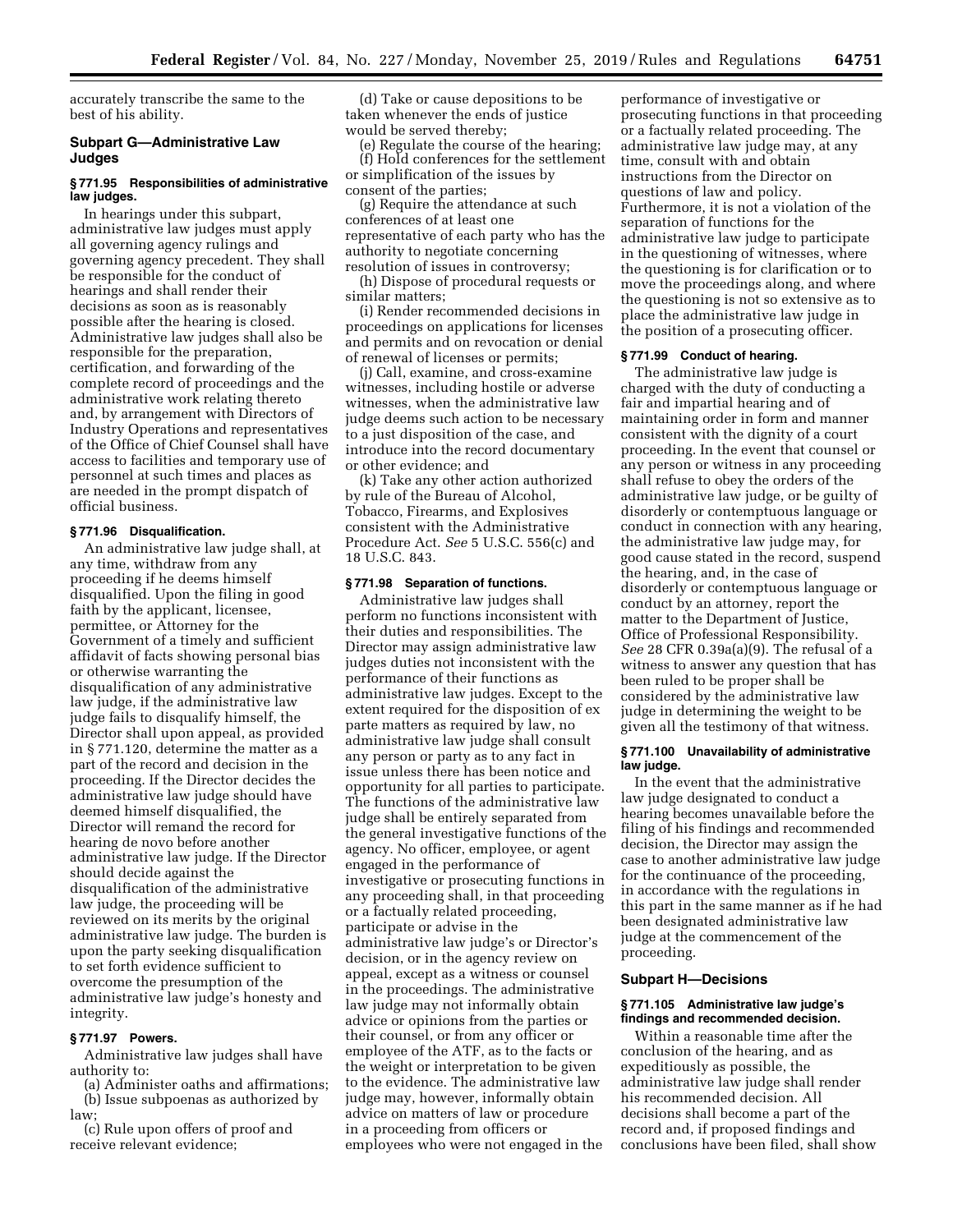the administrative law judge's ruling upon each of such proposed findings and conclusions. Decisions shall consist of:

(a) A brief statement of the issues of fact involved in the proceeding;

(b) The administrative law judge's findings and conclusions, as well as the reasons or basis therefor with record references, upon all the material issues of fact, law, or discretion presented on the record (including, when appropriate, comment as to the credibility and demeanor of the witnesses); and

(c) The administrative law judge's recommended determination as to the revocation or denial at issue.

## **§ 771.106 Certification and transmittal of record and decision.**

After reaching his decision, the administrative law judge shall certify the complete record of the proceeding before him and shall immediately forward the complete certified record together with one copy of the administrative law judge's recommended decision to the Director of Industry Operations for initial decision, one copy of the recommended decision to the applicant or the applicant's representative, and one copy of the recommended decision to the Attorney for the Government.

# **Action by Director of Industry Operations**

## **§ 771.107 Initial application proceedings.**

(a) *Accepting the recommended decision.* If the Director of Industry Operations, after consideration of the record of the hearing and of any proposed findings, conclusions, or exceptions filed with him by the applicant, accepts the recommended decision of the administrative law judge, the Director of Industry Operations shall by order approve or disapprove of the application in accordance with the recommended decision. If the Director of Industry Operations approves the application, he shall briefly state for the record his reasons therefor. However, if the Director of Industry Operations disapproves of the applications, he shall serve a copy of the administrative law judge's recommended decision on the applicant, informing the applicant of the Director of Industry Operations' contemplated action and affording the applicant not more than 10 days in which to submit proposed findings and conclusions or exceptions to the recommended decision with reasons in support thereof.

(b) *Rejecting the recommended decision.* If, after such consideration

referenced in paragraph (a) of this section, the Director of Industry Operations rejects the recommended decision of the administrative law judge, in whole or in part, the Director of Industry Operations shall by order make such findings and conclusions as in his opinion are warranted by the law and facts in the record. Any decision of the Director of Industry Operations ordering the disapproval of an application for a permit shall state the findings and conclusions upon which it is based, including his ruling upon each proposed finding, conclusion, and exception to the administrative law judge's recommended decision, together with a statement of the administrative law judge's findings, conclusions, and reasons or basis therefor, upon all material issues of fact, law, or discretion presented on the record. A signed original of the decision of the Director of Industry Operations shall be served upon the applicant and the original copy containing a certificate of service shall be placed in the official record of the proceeding.

### **§ 771.108 Director of Industry Operations' decision.**

When the Director of Industry Operations issues an initial decision in accordance with § 771.77 or § 771.107 the decision shall become a part of the record. The decision shall consist of:

(a) A brief statement of the issues involved in the proceedings;

(b) The Director of Industry Operations' findings and conclusions, as well as the reasons therefor; and

(c) The Director of Industry Operations' determination on the record.

## **§ 771.109 Revocation or denial of renewal proceedings.**

(a) *Accepting the recommended decision.* After consideration of the complete certified record of the hearing, if the Director of Industry Operations agrees with the recommended decision of the administrative law judge, the Director of Industry Operations shall enter an order revoking or denying the renewal of the license or permit or dismissing the proceedings in accordance with the administrative law judge's recommended decision.

(b) *Rejecting the recommended decision.* After consideration of the complete certified record of the hearing, if the Director of Industry Operations disagrees with the recommended decision of the administrative law judge, he may file a petition with the Director for review of the recommended decision, as provided in § 771.120. If the Director of Industry Operations files

such a petition, he shall withhold issuance of the order pending the decision of the Director, upon receipt of which he shall issue the order in accordance with the Director's decision. A signed original of the order of the Director of Industry Operations shall be served upon the licensee or permittee or his representative and the original copy containing a certificate of service shall be placed in the official record of the proceeding.

(c) *Decisions pursuant to § 771.78(b).*  In a case where the initial decision is made by the Director of Industry Operations in accordance with § 771.78(b), the Director of Industry Operations shall also issue an order revoking or denying the renewal of the license or permit, or dismissing the proceedings in accordance with his initial decision. A signed original of the decision and order of the Director of Industry Operations shall be served upon the licensee or permittee or his representative and the original copy placed in the official record of the proceeding.

# **§ 771.110 Revocation or denial of renewal.**

Pursuant to § 771.109(a), when the Director of Industry Operations issues an order revoking or denying the renewal of a license or permit, he shall furnish a copy of the order and of the recommended decision on which it is based to the Director. Should such order be subsequently set aside on review by the courts, the Director of Industry Operations will so advise the Director.

#### **§ 771.111 Proceedings involving violations not within the division of issuance of license or permit.**

In the event violations occurred at a place not within the field division where the licensee or permittee is located, the Director of Industry Operations of the field division where the licensee or permittee is located will take jurisdiction over any proceeding and will take appropriate action in accordance with this subpart, including issuing the relevant notice.

### **Subpart I—Review**

### **§ 771.120 Appeal on petition to the Director.**

(a) An appeal to the Director may be made by the applicant, licensee, or permittee, or by the Director of Industry Operations (DIO). For the applicant, licensee, or permittee, such appeal shall be made by filing a petition for review on appeal with the Director within 15 days of the service of the adverse initial decision by the Director of Industry Operations. For the Director of Industry Operations, such appeal shall be taken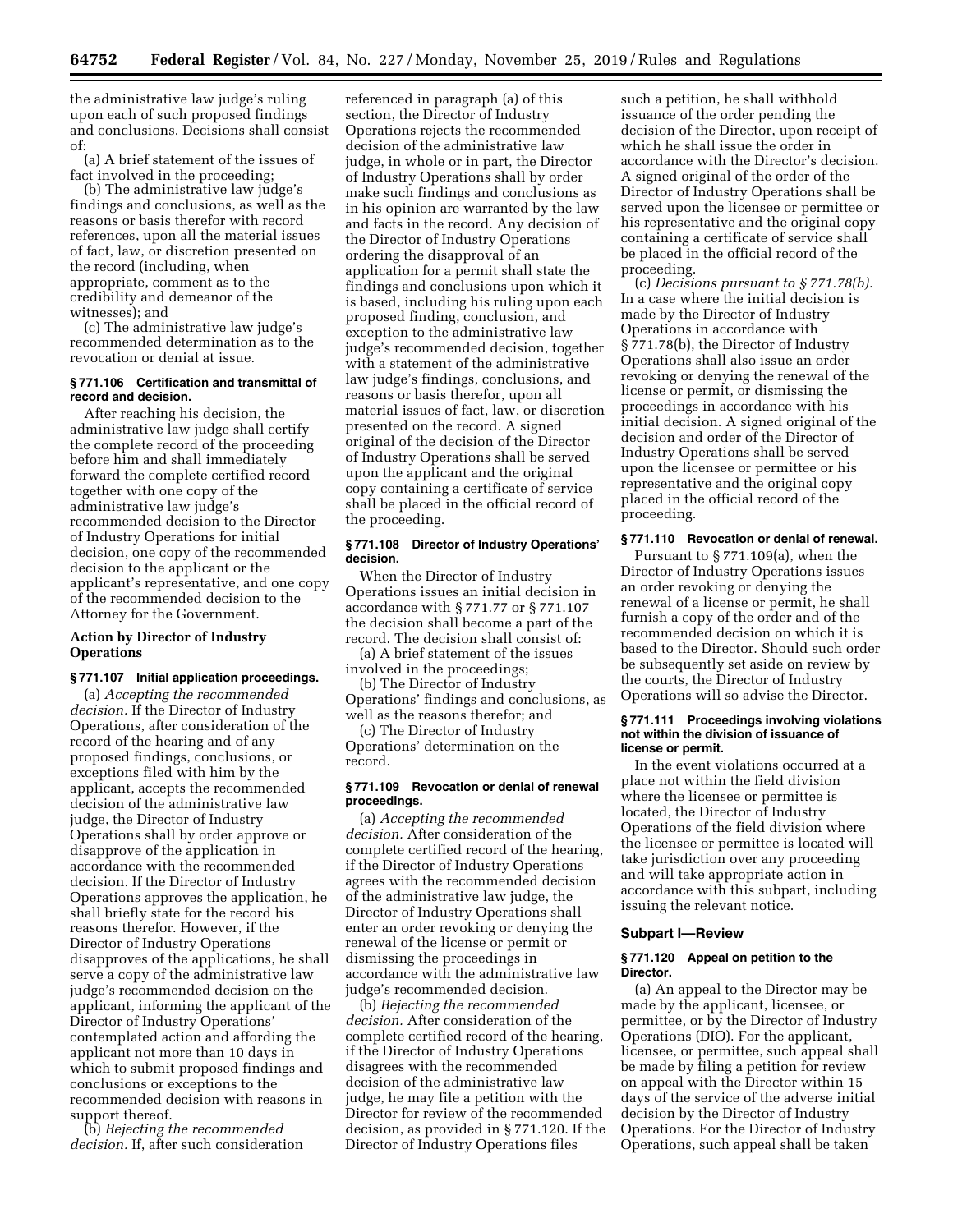by filing a petition for review on appeal with the Director within 15 days of the issuance of the administrative law judge's decision recommending against revocation or denial of renewal. The petitioning applicant, licensee, or permittee must submit arguments showing that the Director of Industry Operations' initial decision, and if applicable the underlying administrative law judge's recommended decision, was without reasonable warrant in fact or contrary to law and regulations. The petitioning DIO must submit arguments showing the administrative law judge's recommended decision was without reasonable warrant in fact or contrary to law and regulations. Nothing in this part shall limit the authority of the Director to review the administrative law judge's decision exercising all the powers that he would have in making the recommended decision.

(b) A copy of the petition shall be filed with the Director of Industry Operations or served on the applicant, licensee, or permittee, as the case may be. In the event of an appeal, the Director of Industry Operations shall immediately certify and forward the complete original record, by certified mail, to the Director, for his consideration and review.

### **§ 771.121 Review by Director.**

(a) *Modification or reversal.* On appeal, the Director shall afford a reasonable opportunity for the submission of proposed findings, conclusions, or exceptions with reasons in support thereof and an opportunity for oral argument. The Director may alter or modify any finding of the administrative law judge (or of the Director of Industry Operations as the case may be) and may affirm, reverse, or modify the recommended decision of the administrative law judge, or the initial decision of the Director of Industry Operations, or may remand the case for further hearing, but shall not consider evidence that is not a part of the record.

(b) *Affirmance.* Except in the case of a remand, when, on appeal, the Director affirms the initial decision of the Director of Industry Operations or the recommended decision of the administrative law judge, as the case may be, such decision shall be the agency's final decision.

(c) *Recusal.* Appeals and petitions for review shall not be decided by the Director in any proceeding in which the Director has engaged in an investigation or prosecution and in such event the Director shall so state his disqualification in writing and refer the

record to the Deputy Director for appropriate action. The Deputy Director may designate an Assistant Director or one of the Deputy Director's principal aides to consider any proceeding instead of the Director. The original copy of the decision on review shall be placed in the official record of the proceeding, a signed duplicate original shall be served upon the applicant, licensee, or permittee, and a copy shall be transmitted to the Director of Industry Operations.

## **§ 771.122 Denial of renewal or revocation.**

If the Director orders the denial of an application, a copy of the application marked ''Disapproved'' will be returned to the applicant by the Director of Industry Operations. If the Director orders a revocation of a license of permit, any stay of revocation will be withdrawn and the revocation will become effective upon the order of the Director of Industry Operations. After the issuance of a denial of a renewal application or a revocation, and pending the final determination of a timely appeal, the licensee or permittee may continue operations, if at all, pursuant to § 555.83 of this chapter.

## **§ 771.123 Court review.**

(a) If an applicant, licensee, or permittee files an appeal in the United States Court of Appeals for the circuit in which he resides or has his principle place of business, within 60 days after the receipt of the Director's decision, the Director, upon notification that an appeal has been taken, shall prepare the record for submission to the court in accordance with applicable court rules.

(b) If an applicant, licensee, or permittee does not seek review with the Director, but instead seeks review within 60 days after the receipt of the initial decision of the Director of Industry Operations pursuant to § 771.109, the Director of Industry Operations, upon notification that an appeal has been taken, shall prepare the record for submission to the court in accordance with applicable court rules. The Director of Industry Operations shall notify the Director if such an appeal is taken.

(c) The Director, or the Director of Industry Operations, as the case may be, shall certify the correctness of the transcript of the record, forward one copy to the attorney for the Government in the review of the case, and file the original record of the proceedings with the original certificate in the appropriate United States Court of Appeals.

#### **Subpart J—Miscellaneous**

### **§ 771.124 Depositions.**

The administrative law judge may take or order the taking of depositions by either party to the proceeding at such time and place as the administrative law judge may designate before a person having the power to administer oaths, upon application therefor and notice to the parties to the action. The testimony shall be reduced to writing by the person taking the deposition, or a person under his direction, and the deposition shall be subscribed by the deponent unless subscribing thereof is waived in writing by the parties.

## **§ 771.125 Witnesses and fees.**

Witnesses summoned before the administrative law judge may be paid the same fees and mileage that are paid witnesses in the courts of the United States, and witnesses whose depositions are taken and the persons taking the same shall severally be entitled to the same fees as are paid for like services in the courts of the United States. Witness fees and mileage shall be paid by the party at whose instance the witnesses appear and the person taking the deposition shall be paid by the party at whose instance the deposition is taken.

## **§ 771.126 Discovery.**

The discovery provisions of the Federal Rules of Civil Procedure and the Federal Rules of Criminal Procedure are not controlling with respect to agency proceedings under this part. However, fundamental fairness requires a party be given the opportunity to know what evidence is offered and a chance to rebut such evidence. Either party may petition the administrative law judge for non-burdensome discovery if the party can demonstrate that the interests of justice require disclosure of these materials.

## **§ 771.127 Privileges.**

The Administrative Procedure Act, 5 U.S.C. 559, provides that, except as otherwise required by law, privileges relating to procedure or evidence apply equally to agencies and persons. Therefore, an agency may rely on judicially-approved privileges to resist production of its files where appropriate.

## **Record**

# **§ 771.135 What constitutes record.**

The transcript of testimony, pleadings, exhibits, all papers and requests filed in the proceeding, and all findings, decisions, and orders, shall constitute the exclusive record. Where the decision rests on official notice of